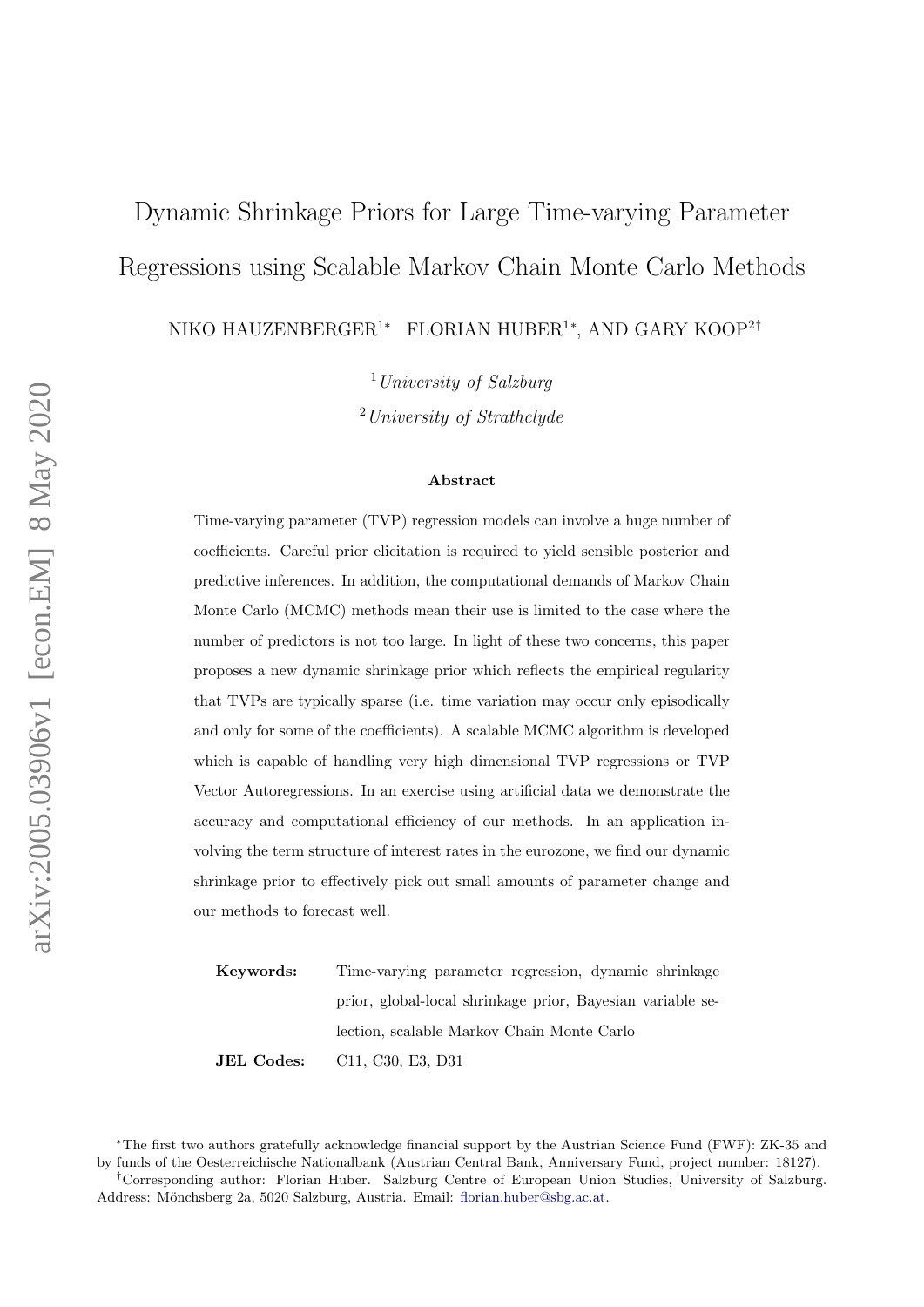# 1. INTRODUCTION

The increasing availability of large data sets in economics has led to interest in regressions involving large numbers of explanatory variables. Given the evidence of instability and parameter change in many macroeconomic variables, there is also an interest in time-varying parameter (TVP) regression models and multi-equation extensions such as time-varying parameter Vector Autoregressions (TVP-VARs). This combination of large numbers of explanatory variables with TVPs can lead to regressions with a huge number of parameters. But such regressions are often sparse, in the sense that most of these parameters are zero. In this context, Bayesian methods have proved particularly useful since Bayesian priors can be used to find and impose this sparsity, leading to more accurate inferences and forecasts. A range of priors have been suggested for high-dimensional regression models (see, among many others, [Ishwaran and Rao,](#page-23-0) [2005;](#page-23-0) [Park and Casella,](#page-23-1) [2008;](#page-23-1) [Griffin and Brown,](#page-23-2) [2010;](#page-23-2) [Carvalho](#page-23-3) et al., [2010;](#page-23-3) [Bhattacharya](#page-23-4) et al., [2015\)](#page-23-4). There is also a growing literature which extends these methods to the TVP case. Examples include [Belmonte](#page-23-5) et al. [\(2014\)](#page-23-5), [Kalli and Griffin](#page-23-6)  $(2014)$ , [Eisenstat](#page-23-7) *et al.*  $(2016)$ , [Hauzenberger](#page-23-8) *et al.*  $(2019)$ , [Kowal](#page-23-9) *et al.*  $(2019)$  and [Bitto-Nemling](#page-23-10) [et al.](#page-23-10) [\(2019\)](#page-23-10).

Most of these papers assume particular forms of parameter change (e.g. it is common to assume parameters evolve according to random walks) and use computationally-demanding Markov Chain Monte Carlo (MCMC) methods. The former aspect can be problematic (e.g. if parameter change is rare and abrupt, then a model which assumes all parameters evolve gradually according to random walks is inappropriate). The latter aspect means these methods are not scalable (i.e. MCMC-based methods cannot handle models with huge numbers of coefficients).

The contributions of the present paper relate to issues of prior elicitation and computation in TVP regressions. With regards to prior elicitation, we develop novel dynamic shrinkage priors for TVP regressions. These modify recent approaches to dynamic shrinkage priors in papers such as [Kowal](#page-23-9) et al. [\(2019\)](#page-23-9). We work with the static representation of the TVP regression model which breaks the coefficients into two groups. One group contains constant coefficients (we call these  $\alpha$ ). The other, which we call  $\beta$ , are TVPs. In the static representation, the dimension of  $\beta$  can be enormous. Our dynamic global-local shrinkage priors are carefully designed to push unimportant elements in  $\beta$  to zero in a time-varying fashion. This is done using a global shrinkage parameter that varies over time as well as local shrinkage parameters. The global shrinkage parameter has an interpretation similar to a dynamic factor model with a single factor. This single factor can be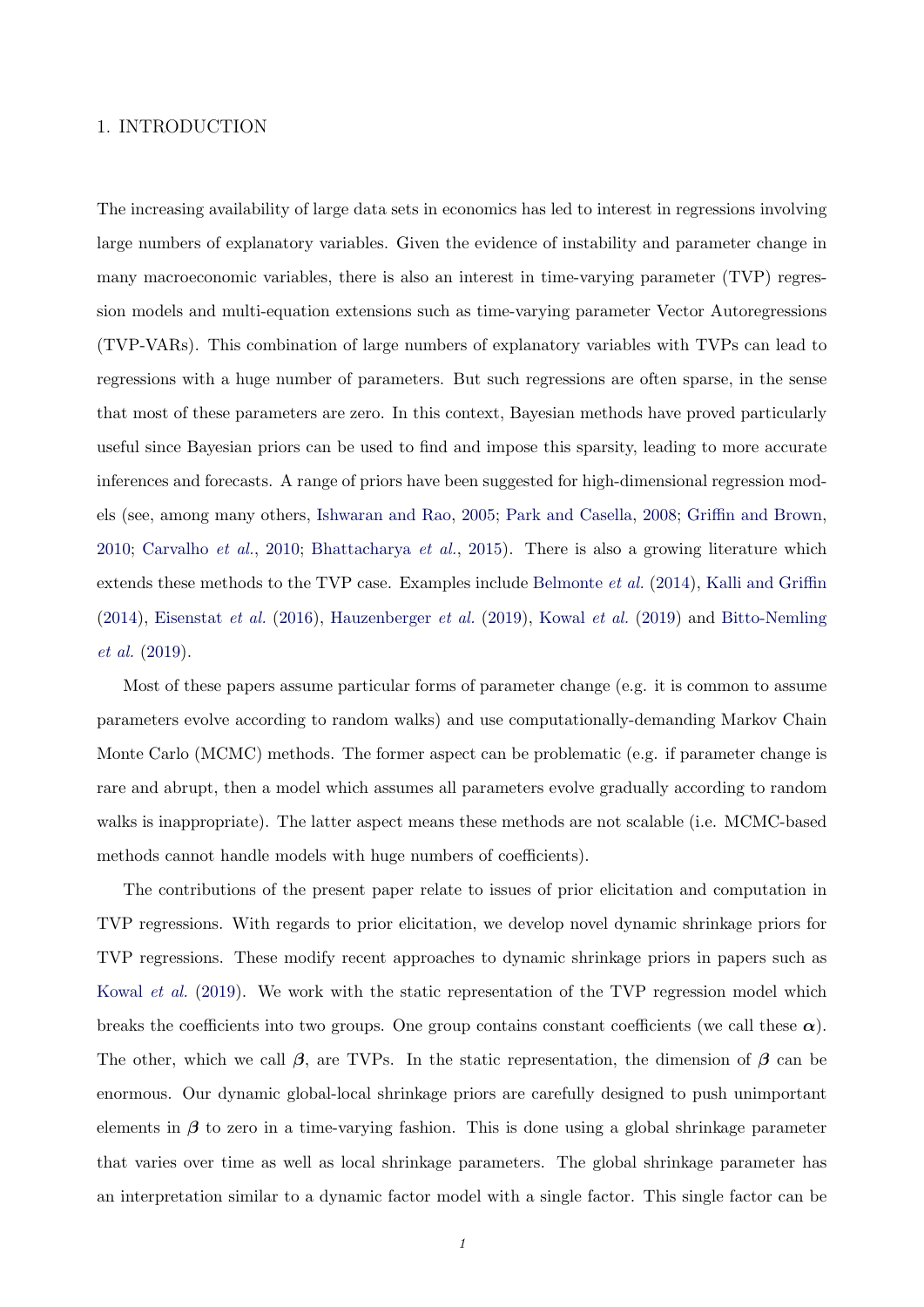used to find periods of time-variation in coefficients and periods when they are constant. Since the assumption of a common volatility factor hampers the use of standard stochastic volatility MCMC algorithms based on a mixture of Gaussians approximation (Kim [et al.](#page-23-11), [1998\)](#page-23-11), we propose a simple approximation that works particularly well in high dimensional settings.

With regards to computation, we develop a scalable MCMC algorithm. This algorithm is suitable for cases where the posterior for  $\beta$ , conditional on the other parameters in the model, is Gaussian. This occurs for a wide range of global-local shrinkage priors including the dynamic shrinkage priors used in this paper. In this case, the exact MCMC algorithm of [Bhattacharya](#page-23-12) *et al.* [\(2016\)](#page-23-12) is the state of the art. However, even it is too computationally slow to handle the huge number of regressors that appear in the static representation of the TVP regression model. Recently, [Johndrow](#page-23-13) et al. [\(2017\)](#page-23-13) has proposed an approximate algorithm based on this exact algorithm which is computationally much more efficient in sparse models and, thus, is scalable. This scalable MCMC algorithm forms the basis of the algorithm we use. It involves a thresholding step (described below) which we implement in a different manner than [Johndrow](#page-23-13) et al. [\(2017\)](#page-23-13). In particular, we use a method called Signal Adaptive Variable Selection (SAVS), see [Ray and Bhattacharya](#page-23-14) [\(2018\)](#page-23-14), to determine the thresholds. SAVS has been found to yield forecast improvements in macroeconomic applications (see [Huber](#page-23-15) et al., [2020a\)](#page-23-15). Thus, the use of SAVS in the context of the algorithm of [Johndrow](#page-23-13) [et al.](#page-23-13) [\(2017\)](#page-23-13) provides two-fold benefits: computational improvements and improvements in forecast accuracy.

We investigate the use of our methods in artificial and real data. The artificial data exercise demonstrates that our scalable algorithm is a good approximation to exact MCMC and that its computational benefits are substantial. Our application to the eurozone yield curve shows how our methods can effectively pick out small amounts of occasional parameter change in some parameters. Furthermore, allowing for such change in the coefficients improves forecasts.

The remainder of the paper is organized as follows. The second section defines the TVP regression and TVP-VAR models used in this paper. The third section discusses MCMC methods for the regression coefficients and introduces our computationally-efficient approximate method. Section 4 develops different dynamic shrinkage priors and discusses Bayesian estimation. This section also describes a novel method for drawing the volatilities in the context of a multivariate stochastic volatility process with a common factor. Sections 5 and 6 present our artificial data exercise and our empirical application, respectively. Section 7 summarizes and concludes.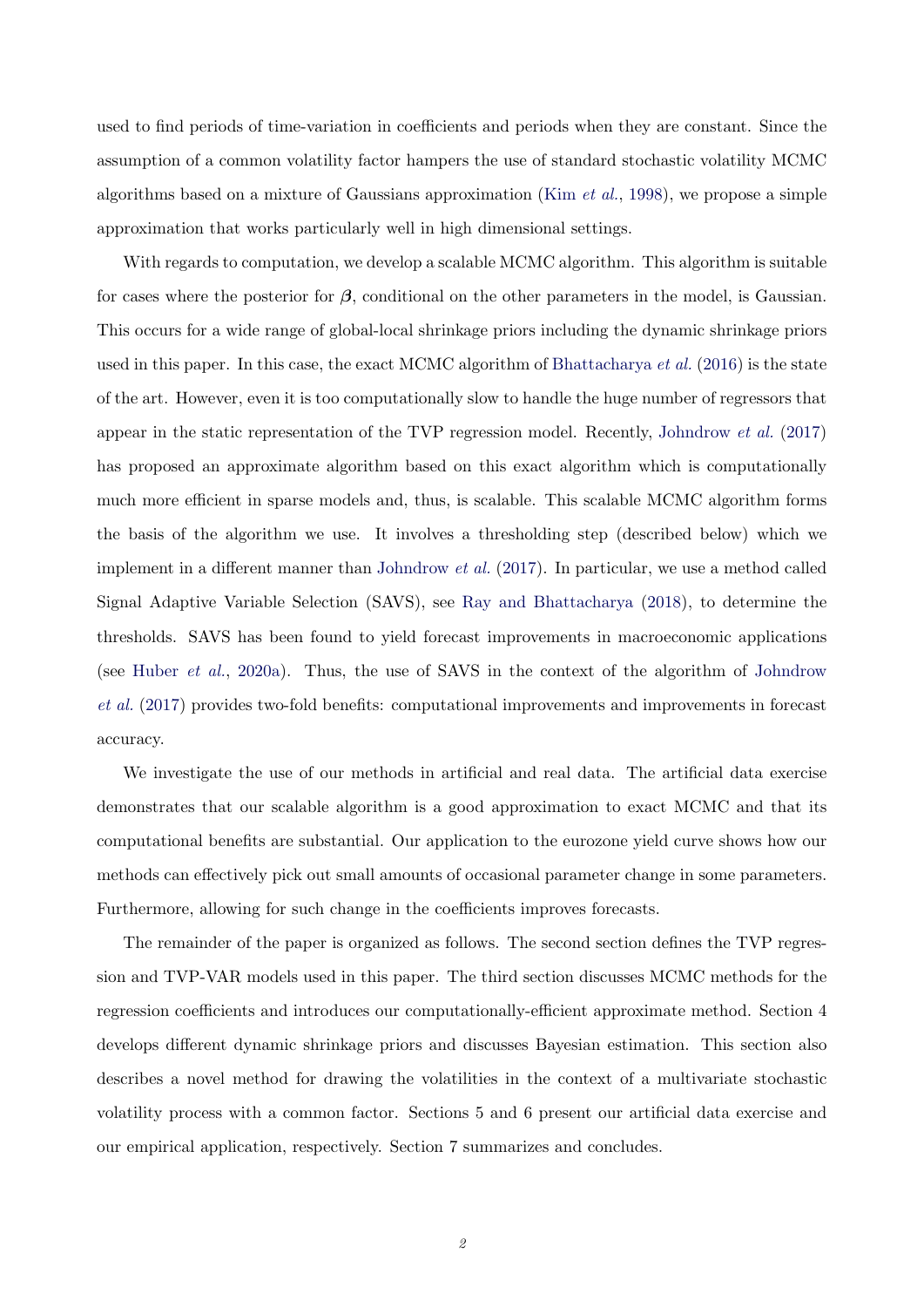## 2. THE STATIC REPRESENTATION OF THE TVP REGRESSION MODEL

## 2.1. TVP Regression

The static representation of the TVP regression model involving a T-dimensional dependent variable,  $y$ , and a  $T \times K$ -dimensional matrix of predictors,  $X$  is:

<span id="page-3-0"></span>
$$
\mathbf{y} = \mathbf{X}\boldsymbol{\alpha} + \mathbf{W}\boldsymbol{\beta} + \mathbf{L}\boldsymbol{\epsilon}, \quad \boldsymbol{\epsilon} \sim \mathcal{N}(\mathbf{0}, \mathbf{I}_T), \tag{1}
$$

where  $\alpha$  is a K-dimensional vector of time-invariant coefficients and  $\boldsymbol{L} = diag(\sigma_1, \ldots, \sigma_T)$  with  $\sigma_t$ denoting time-varying error volatilities. The TVP part of this model arises through the  $W\beta$  term. W is a  $T \times k$  matrix given by:

<span id="page-3-1"></span>
$$
\boldsymbol{W} = \begin{pmatrix} \boldsymbol{x}'_1 & \boldsymbol{0}'_{K \times 1} & \dots & \boldsymbol{0}'_{K \times 1} \\ \boldsymbol{0}'_{K \times 1} & \boldsymbol{x}'_2 & \dots & \boldsymbol{0}'_{K \times 1} \\ \vdots & \vdots & \ddots & \vdots \\ \boldsymbol{0}'_{K \times 1} & \boldsymbol{0}'_{K \times 1} & \dots & \boldsymbol{x}'_T \end{pmatrix},
$$
(2)

with  $x_t$  denoting a K-dimensional vector of covariates and  $\beta$  being a  $k(=TK)$ -dimensional vector of TVPs. Equation [1](#page-3-0) is simply a regression which leads to the terminology static representation. But it is a regression with an enormous number of explanatory variables.

Note that, at this stage, we have made no assumptions for how the TVPs evolve over time (e.g. we have not assumed random evolution of TVPs). From now on, we will assume the TVPs to be mean zero and uncorrelated over time. However, extensions to other forms can be trivially done through a re-definition of  $W$ . For instance, if we are interested in random walk-type behavior in the TVPs, we can set

<span id="page-3-2"></span>
$$
\boldsymbol{W} = \begin{pmatrix} \boldsymbol{x}_1' & \boldsymbol{0}_{K \times 1}' & \dots & \boldsymbol{0}_{K \times 1}' \\ \boldsymbol{x}_2' & \boldsymbol{x}_2' & \dots & \boldsymbol{0}_{K \times 1}' \\ \vdots & \vdots & \ddots & \vdots \\ \boldsymbol{x}_T' & \boldsymbol{x}_T' & \dots & \boldsymbol{x}_T' \end{pmatrix} .
$$
 (3)

This specification implies that  $\beta$  can be interpreted as the changes in the parameters and multiplication with W yields the cumulative sum over  $\beta$ . In our empirical exercise, we consider both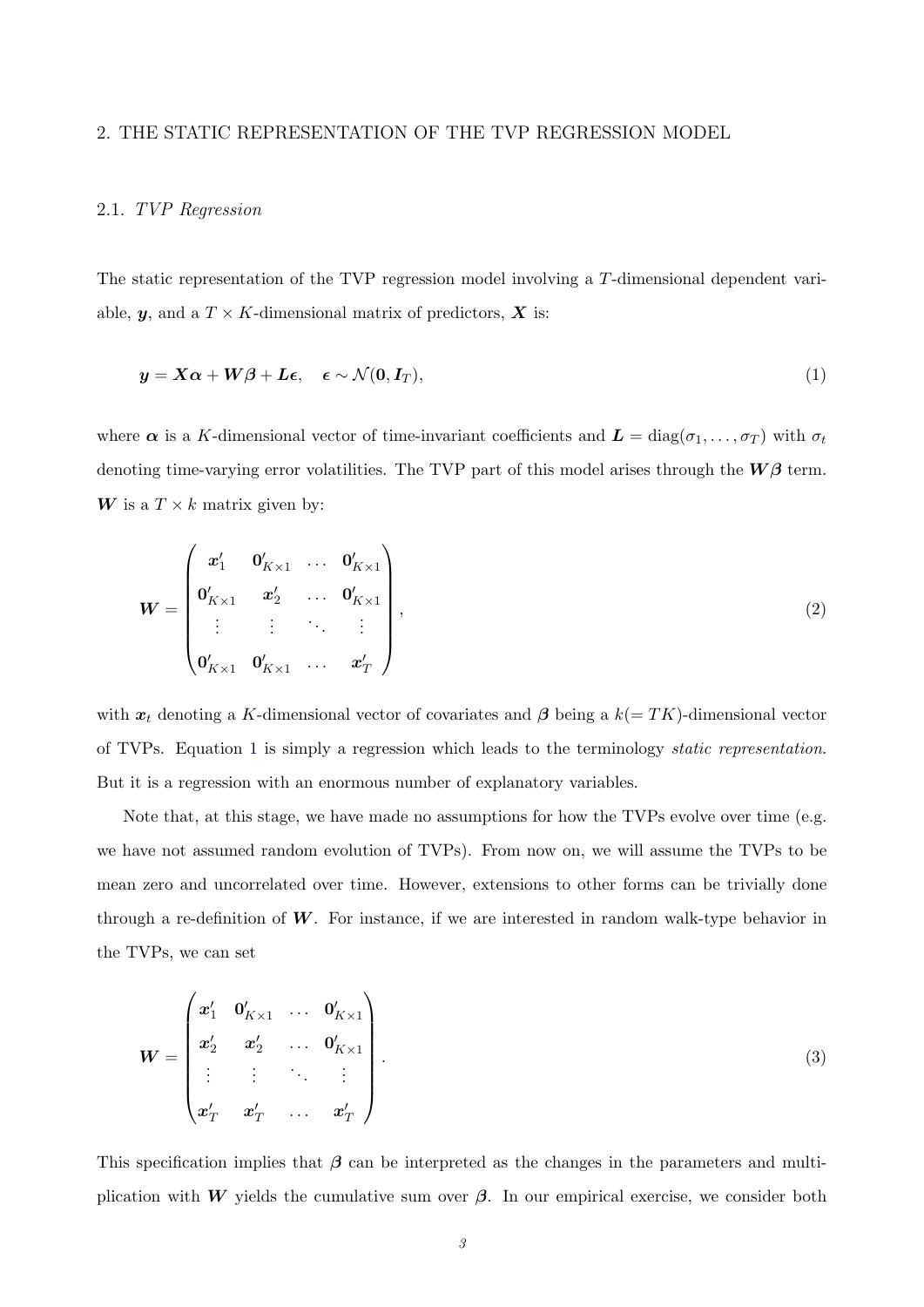of these specifications for  $W$  and refer to the former as the flexible (FLEX) and the latter as the random walk (RW) specification.

The existing literature using Bayesian shrinkage techniques typically uses MCMC methods. Exact MCMC sampling, however, quickly becomes computationally cumbersome since k is extremely large even for moderate values of T and K.

Various solutions to this have been proposed in the literature. The standard solution is simply not to work with the static representation, but instead make some parametric assumption about how the TVPs evolve (e.g. assume they follow random walks or a Markov switching process). Unless K is extremely large, exact MCMC methods are feasible. However, with macroeconomic data it is common to find strong evidence of changes in the conditional variance of a series, but much less evidence in favor of change in the conditional mean of a series, (see e.g. [Clark,](#page-23-16) [2011\)](#page-23-16). When  $K$ is large, it is plausible to assume that only some of the predictors have time-varying coefficients and, even for these, coefficient change may only rarely happen. Common conventional approaches are not suited for data sets which exhibit such sparsity in the TVPs. If changes in the conditional mean of the parameters happen only rarely then a random walk assumption, which assumes change is continually happening, is not appropriate. If changes in the conditional mean only occur for a small sub-set of the K variables (or occur at different times for different variables), then a Markov switching model which assumes all coefficients change at the same time is not appropriate. These considerations motivate our use of the static representation and the development of a dynamic shrinkage prior suited for the case of TVP sparsity.

The literature has proposed a few ways of overcoming the computational hurdle that arises if the static representation is used. [Korobilis](#page-23-17) [\(2019\)](#page-23-17) uses message passing techniques to estimate large TVP regressions and shows that these large models outperform a range of competing models. Similarly, [Huber](#page-23-18) et al. [\(2020b\)](#page-23-18) approximate the TVPs using message passing techniques based on a rotated model representation and sample from the full conditional posterior of  $\alpha$  using MCMC methods. Both approaches have the drawback that the quality of the approximation inherent in the use of message passing techniques might be questionable. In another recent paper, [Hauzenberger](#page-23-8) [et al.](#page-23-8) [\(2019\)](#page-23-8) propose using the singular value decomposition of W in combination with a conjugate shrinkage prior on  $\beta$  to ensure computational efficiency. However, this method has the potential drawback that conjugate priors might be too restrictive for discriminating signals and noise in high dimensional models.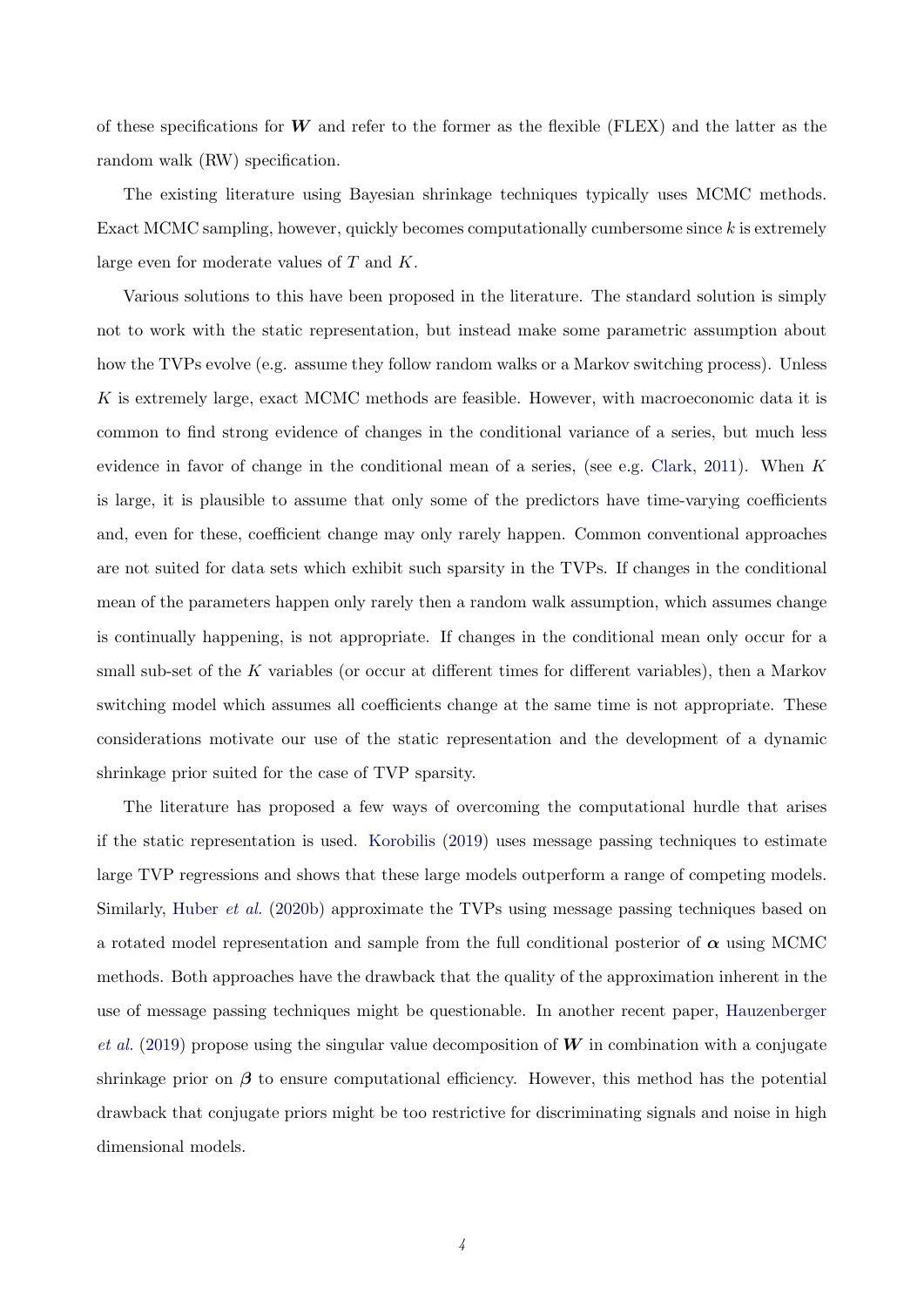In this paper, we develop another approach which should work particularly well when  $\beta$  is extremely sparse. This is the scalable MCMC method, based on posterior perturbations, of [Johndrow](#page-23-13) [et al.](#page-23-13) [\(2017\)](#page-23-13).

# 2.2. Extension to the TVP-VAR

Before discussing the the scalable MCMC algorithm, we note that methods developed for the TVP regression can also be used for the TVP-VAR if it is written in equation-by-equation form (see, for instance, [Carriero](#page-23-19) et al., [2019;](#page-23-19) [Huber](#page-23-15) et al., [2020a\)](#page-23-15). In particular, we can use the following structural representation of the TVP-VAR:

<span id="page-5-0"></span>
$$
\mathbf{y}_t = \mathbf{c}_t + \mathbf{A}_{0t} \mathbf{y}_t + \sum_{p=1}^P \mathbf{A}_{pt} \mathbf{y}_{t-p} + \boldsymbol{\epsilon}_t, \quad \boldsymbol{\epsilon}_t \sim \mathcal{N}(0, \boldsymbol{\Sigma}_t), \tag{4}
$$

with  $y_t$  being an M-dimensional vector of endogenous variables,  $c_t$  denoting an M-dimensional vector of intercepts,  $A_{pt}$ , for  $p = 1, \ldots, P$ , denoting an  $M \times M$ -dimensional time-varying coefficient matrix that may be stacked in a matrix  $A_t = (A_{1t}, \ldots, A_{Pt})$ . Furthermore,  $\epsilon_t$  is an M-dimensional vector of errors and  $\Sigma_t = \text{diag}(\sigma_{1t}^2, \ldots, \sigma_{Mt}^2)$  refers to its diagonal time-varying covariance matrix. Finally,  $A_{0t}$  defines contemporaneous relationships between the elements of  $y_t$  and is lowertriangular with zeros on the diagonal.

The  $i^{th}$   $(i = 2, \ldots, M)$  equation of  $y_t$  can be written as a standard TVP regression model:

$$
y_{it} = \boldsymbol{x}'_{it} \underbrace{(\boldsymbol{\alpha}_i + \boldsymbol{\beta}_{it})}_{\gamma_{it}} + \sigma_{it} \epsilon_{it}, \quad \epsilon_{it} \sim \mathcal{N}(0, 1).
$$

Here,  $\boldsymbol{x}_{it}$  is a  $K_i (= MP+i)$ -dimensional vector of covariates with  $\boldsymbol{x}_{it} = (1, \{y_{jt}\}_{j=1}^{i-1}, \boldsymbol{y}'_{t-1}, \dots, \boldsymbol{y}'_{t-P})'$ ,  $\gamma_{it} = (\alpha_i + \beta_{it}) = (c_{it}, \{a_{ij,0t}\}_{j=1}^{i-1}, A_{i\bullet,t})'$  denotes a  $K_i$ -dimensional vector of time-varying coefficients, with  $c_{it}$  referring to the  $i^{th}$  element in  $c_t$ ,  $a_{ij,0t}$  denoting the  $(i, j)^{th}$  element of  $A_{0t}$  and  $A_{i\bullet, t}$ referring to the *i*<sup>th</sup> row of  $A_t$ . For  $i = 1$ ,  $x_{1t} = (1, y'_{t-1}, \ldots, y'_{t-p})'$  and  $\gamma_{1t} = (c_{1t}, A_{1\bullet,t})'$ . Thus, the TVP-VAR can be written as a set of M independent TVP regressions which can be estimated separately using the MCMC methods described in the following section. An additional computational advantage arises in that the M equations can be estimated in parallel using multiple CPUs.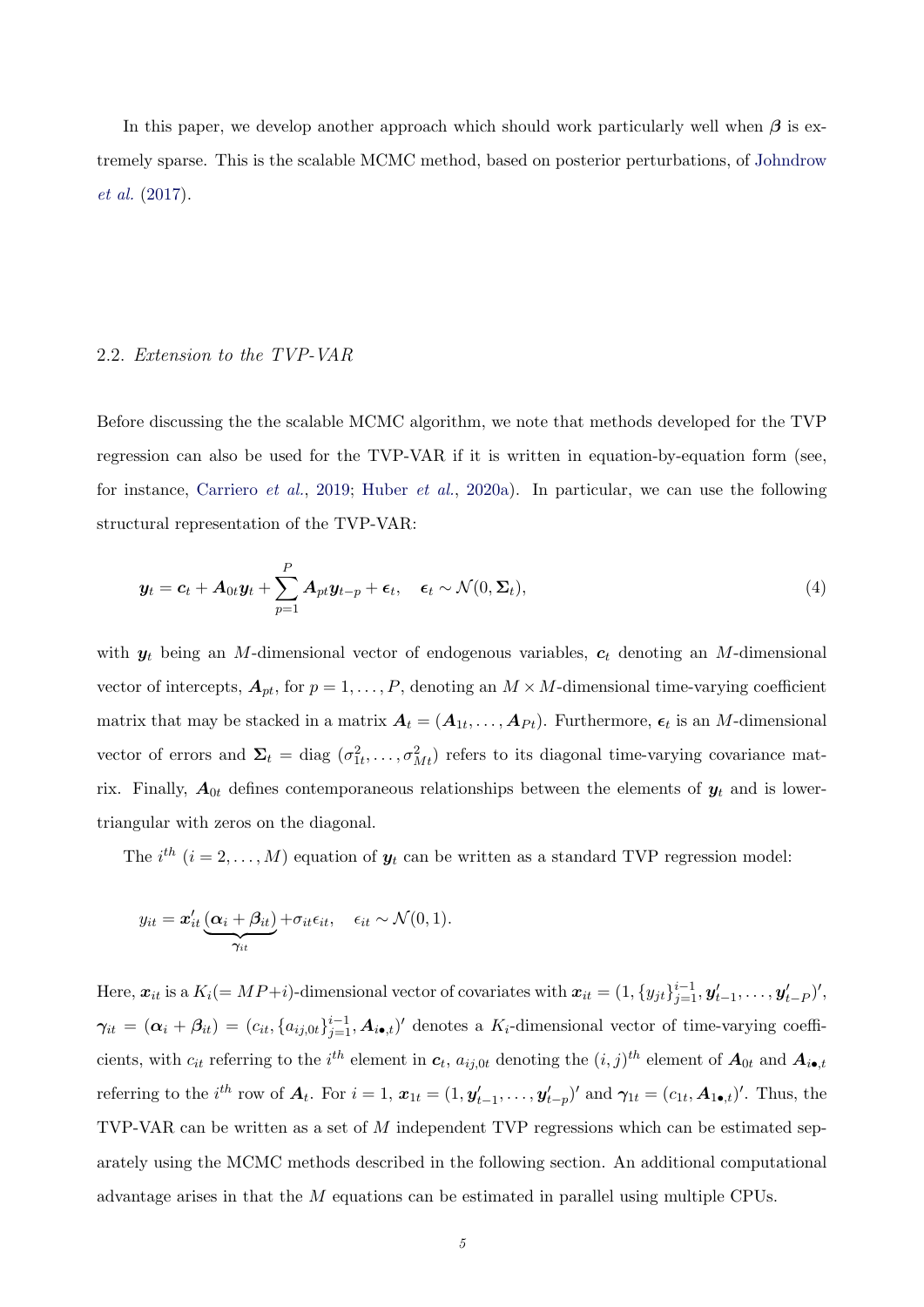#### 3. A SCALABLE MCMC ALGORITHM FOR LARGE TVP REGRESSIONS

In this section, we explain the MCMC algorithm of [Johndrow](#page-23-20) *et al.* [\(2017\)](#page-23-13) and Johndrow *et al.* [\(2020\)](#page-23-20) and discuss how we adapt it for our TVP regression model. The parameters in the static representation are  $\alpha$  and  $\beta$ . Since  $\alpha$  is typically of moderate size and potentially non-sparse, we use conventional (exact) MCMC methods for it. It is  $\beta$  which is high-dimensional and potentially sparse. characteristics the algorithm of [Johndrow](#page-23-13) *et al.* [\(2017\)](#page-23-13) is perfectly suited for. Thus, we use this algorithm for  $\beta$ . Every model used in the empirical application also includes stochastic volatility. In the following section, we develop an MCMC algorithm to produce draws of  $L$ . Since there is nothing new in our MCMC algorithm for  $\alpha$  and our algorithm for drawing  $L$  is discussed later, in this section we will proceed conditionally on them and work with the transformed regression involving dependent variable  $\tilde{y} = L^{-1}(y - X\alpha)$  and explanatory variables  $\tilde{W} = L^{-1}W$ . The appendix provides full details of our MCMC algorithm. In this section, we will also assume that the prior is (conditional on other parameters) Gaussian with mean zero and a diagonal prior covariance matrix  $D_0 = \text{diag}(d_1, \ldots, d_k)$ . Many different global-local shrinkage priors have this general form and, in the following section, we will suggest several different choices likely to be well-suited to TVP regressions.

The exact MCMC algorithm of [Bhattacharya](#page-23-12) *et al.* [\(2016\)](#page-23-12) proceeds as follows:

- 1. Draw a k-dimensional vector  $\mathbf{v} \sim \mathcal{N}(\mathbf{0}_k, \mathbf{D}_0)$
- 2. Sample a T-dimensional vector  $q \sim \mathcal{N}(\mathbf{0}_T, \mathbf{I}_T)$
- 3. Define  $w = \tilde{W}v + q$
- 4. Compute  $\boldsymbol{D}_1 = (\boldsymbol{I}_T + \boldsymbol{\tilde{W}} \boldsymbol{D}_0 \boldsymbol{\tilde{W}}')^{-1}$
- 5. Set  $u = D_1(\tilde{y} w)$  and obtain a draw for  $\beta = (D_0 \tilde{W}' u) + v$

[Bhattacharya](#page-23-12) et al. [\(2016\)](#page-23-12) show that this algorithm is fast compared to existing approaches which involve taking the Cholesky factorization of the posterior covariance matrix. However, it can still be slow when k is very large. The computational bottleneck lies in the calculation of  $\Gamma = \tilde{W} D_0 \tilde{W}'$ which has computational complexity of order  $\mathcal{O}(T^2k)$ . In macroeconomic or financial applications involving hundreds of observations,  $T^2k = T^3K$  can be enormous.

[Johndrow](#page-23-20) et al. [\(2017\)](#page-23-13) and Johndrow et al. [\(2020\)](#page-23-20) propose an approximation to the algorithm of [Bhattacharya](#page-23-12) et al. [\(2016\)](#page-23-12) which, in sparse contexts, will be much faster and, thus, scalable to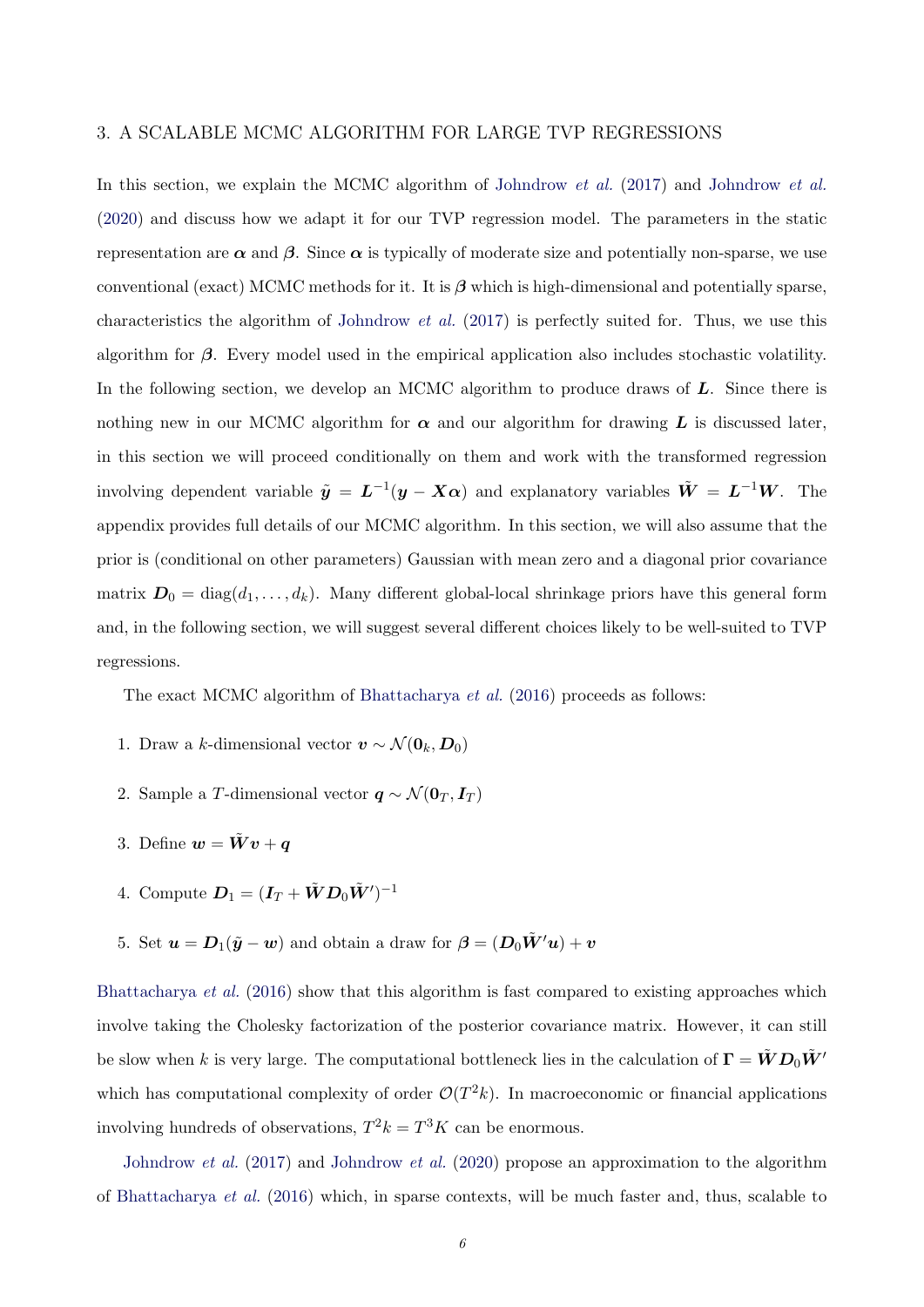huge dimensions. The basic idea of the algorithm is to approximate the high-dimensional matrix  $\Gamma$ by dropping irrelevant columns of  $\tilde{W}$  so as to speed up computation. To be precise, Steps 4 and 5 of the algorithm are replaced with

- $4^*$  Compute  $\hat{\mathbf{D}}_1 = (\mathbf{I}_T + \hat{\mathbf{\Gamma}})$ , with  $\hat{\mathbf{\Gamma}} = \tilde{\mathbf{W}}_{S} \mathbf{D}_{0,S} \tilde{\mathbf{W}}'_{S}$
- $5^*$  Set  $\hat{\bm{D}}_1(\tilde{\bm{y}} \bm{w})$  and obtain a draw for  $\bm{\beta} = (\bm{D}_{0,S} \tilde{\bm{W}}_S' \bm{u}) + \bm{v}$

Here,  $\tilde{W}_S$  denotes a  $T \times s$ -dimensional sub-matrix of  $\tilde{W}$  that consists of columns defined by a set S and  $D_{0,S}$  is constructed by taking the diagonal elements of  $D_0$  also defined by S. Let  $S = \{j : \delta_j = 1\}$  denote an index set with  $\delta_j$  being the  $j<sup>th</sup>$  element of a k-dimensional selection vector δ with elements  $δ_j = 1$  with probability  $p_j$  and  $δ_j = 0$  with probability  $(1 - p_j)$ . [Johndrow](#page-23-13) *et al.* [\(2017\)](#page-23-13) approximates  $\delta_j$  by setting  $\hat{\delta}_j = 0$  if  $d_j \in (0, \pi]$  for  $\pi$  being a small threshold. Computational complexity is reduced from  $\mathcal{O}(T^2k)$  to  $\mathcal{O}(T^2s)$ , where  $s = \sum_{j=1}^k \delta_j$  is the cardinality of the set S or equivalently the number of non-zero parameters in  $\beta$ . Step 5<sup>\*</sup> yields a draw from the approximate posterior  $\hat{p}(\beta|\bullet)$  with the  $\bullet$  notation indicating that we condition on the data and the remaining parameters in the model.

The algorithm requires a choice of a threshold for constructing  $\delta$ . [Johndrow](#page-23-13) *et al.* [\(2017\)](#page-23-13) suggest simple thresholding rules that seem to work well in their work with artificial data (e.g. recommendations include setting the threshold to 0.01 when explanatory variables are largely uncorrelated, but  $10^{-4}$  when they are more highly correlated). However, choosing the threshold might be problematic for real data applications and can require a significant amount of tuning in practice. Instead we propose to choose the thresholds in a different way using SAVS.

To explain what SAVS is and how we use it in practice, note first that papers such as [Hahn](#page-23-21) [and Carvalho](#page-23-21) [\(2015\)](#page-23-21) recommend separating out shrinkage (i.e. use of a Bayesian prior to shrink coefficients towards zero) and sparsification (i.e. setting the coefficents on de-selected variables to be precisely zero so as to remove them from the model) into different steps. First, MCMC output from a standard model (e.g. a regression with global-local shrinkage prior) is produced. Secondly, this MCMC output is then sparsified by choosing a sparse coefficient vector that minimizes the distance between the predictive distribution of the shrunk model and the predictive density of a model based on this sparse coefficient vector plus an additional penalty term for non-zero coefficients. The optimal solution,  $\tilde{\beta}$ , is then a sparse vector which can be used to construct  $\delta$ .

The advantages of this shrink-then-sparsify approach are discussed in [Hahn and Carvalho](#page-23-21) [\(2015\)](#page-23-21) and, in the context of TVP regressions, in [Huber](#page-23-15) et al. [\(2020a\)](#page-23-15). One important advantage is that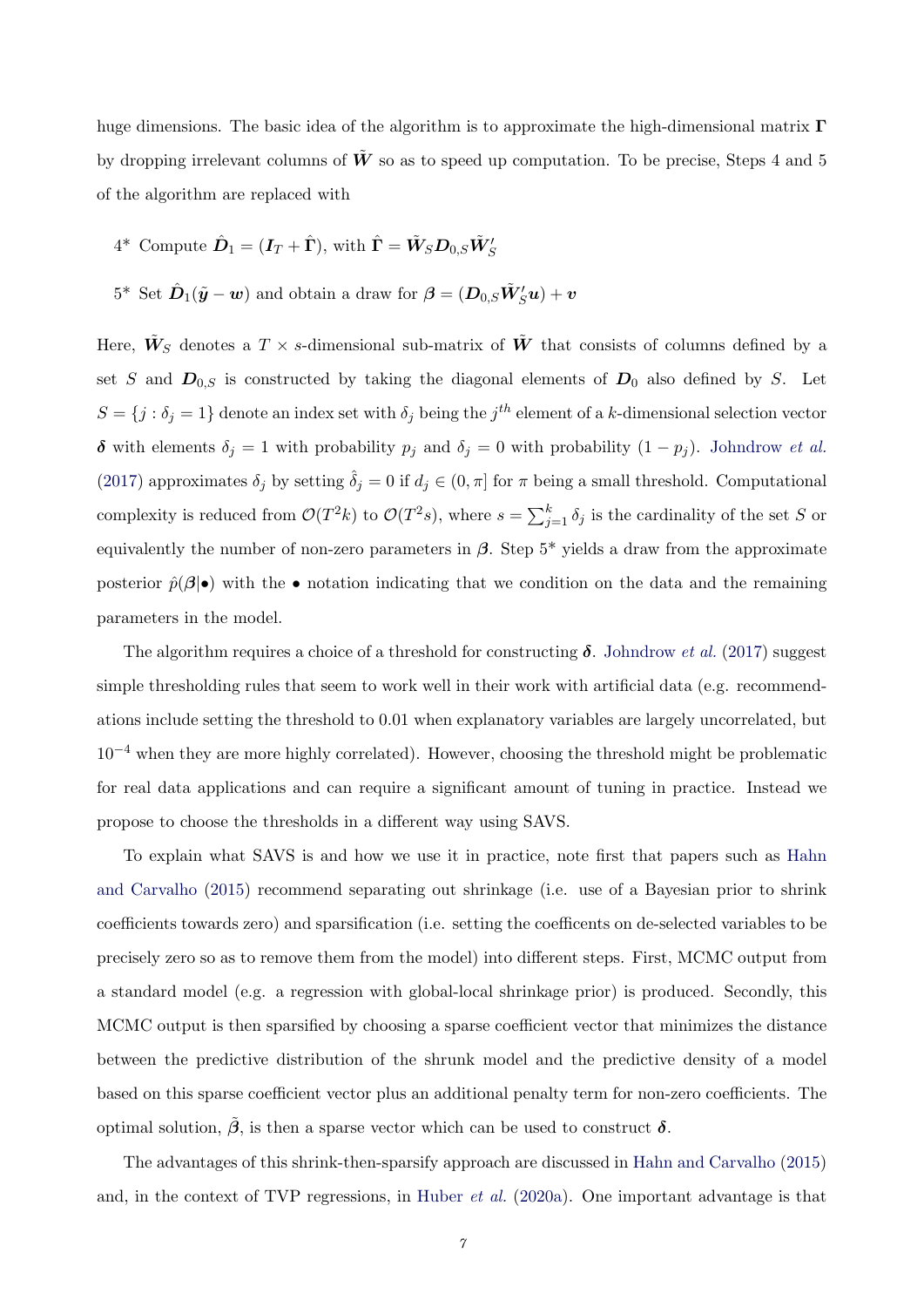estimation error is removed for the sparsified coefficients. When using global shrinkage priors in high dimensional contexts with huge numbers of parameters, small amounts of estimation error can build up and have a deleterious impact on forecasts. By sparsifying, estimation error in the small coefficients is eliminated, thus improving forecasts.

The SAVS algorithm, developed in [Ray and Bhattacharya](#page-23-14) [\(2018\)](#page-23-14), is a fast method for solving the optimization problem outlined above, making it feasible to sparsify each draw from the posterior of  $\beta$ . In the present context, our contention is that a strategy which uses SAVS to shrink-thensparsify our coefficients will not only provide us with a sensible estimate of  $\delta$ , but also improve forecast performance.

Precise details for how SAVS works in TVP regressions, along with additional motivation for the approach, are provided in [Huber](#page-23-15) et al. [\(2020a\)](#page-23-15). Here we note practical details of the approach. We post-process the MCMC draws from the posterior of  $\beta$  so as to produce sparsified draws,  $\beta$ , using the SAVS algorithm. The exact formula for  $\tilde{\beta}$  is given in [Ray and Bhattacharya](#page-23-14) [\(2018\)](#page-23-14) or [Huber](#page-23-15) *et al.* [\(2020a\)](#page-23-15). For each draw of  $\tilde{\boldsymbol{\beta}} = (\tilde{\beta}_1, \ldots, \tilde{\beta}_k)'$ , we set

$$
\hat{\delta}_j = I(\tilde{\beta_j}^* \neq 0).
$$

Each draw of  $\hat{\delta}_j$  is used in the construction of  $\hat{\mathbf{\Gamma}}$  in the MCMC algorithm of [Johndrow](#page-23-13) *et al.* [\(2017\)](#page-23-13) described above.

We will refer to the algorithm just described as being approximate (sparsified) to distinguish it from the exact algorithm of [Ray and Bhattacharya](#page-23-14) [\(2018\)](#page-23-14). Note that it uses SAVS to define the set S and to sparsify the draws of  $\tilde{\beta}$ . We also use a third algorithm which uses SAVS only to define the set  $S$  (i.e. it does not sparsify the draws). We will refer to this as the approximate (non-sparsified) algorithm. Comparing the three algorithms allows us to dis-entangle the effect of sparsification from the effect of using an approximate MCMC algorithm.

# 4. BAYESIAN ESTIMATION AND INFERENCE

## <span id="page-8-0"></span>4.1. Dynamic Global-local Shrinkage Priors

For the time-invariant coefficients,  $\alpha$ , we use a Horseshoe shrinkage prior [\(Carvalho](#page-23-3) *et al.*, [2010\)](#page-23-3). Since the properties of this prior are familiar and posterior simulation methods for this prior are standard, we do not discuss it further here. See the appendix for additional details.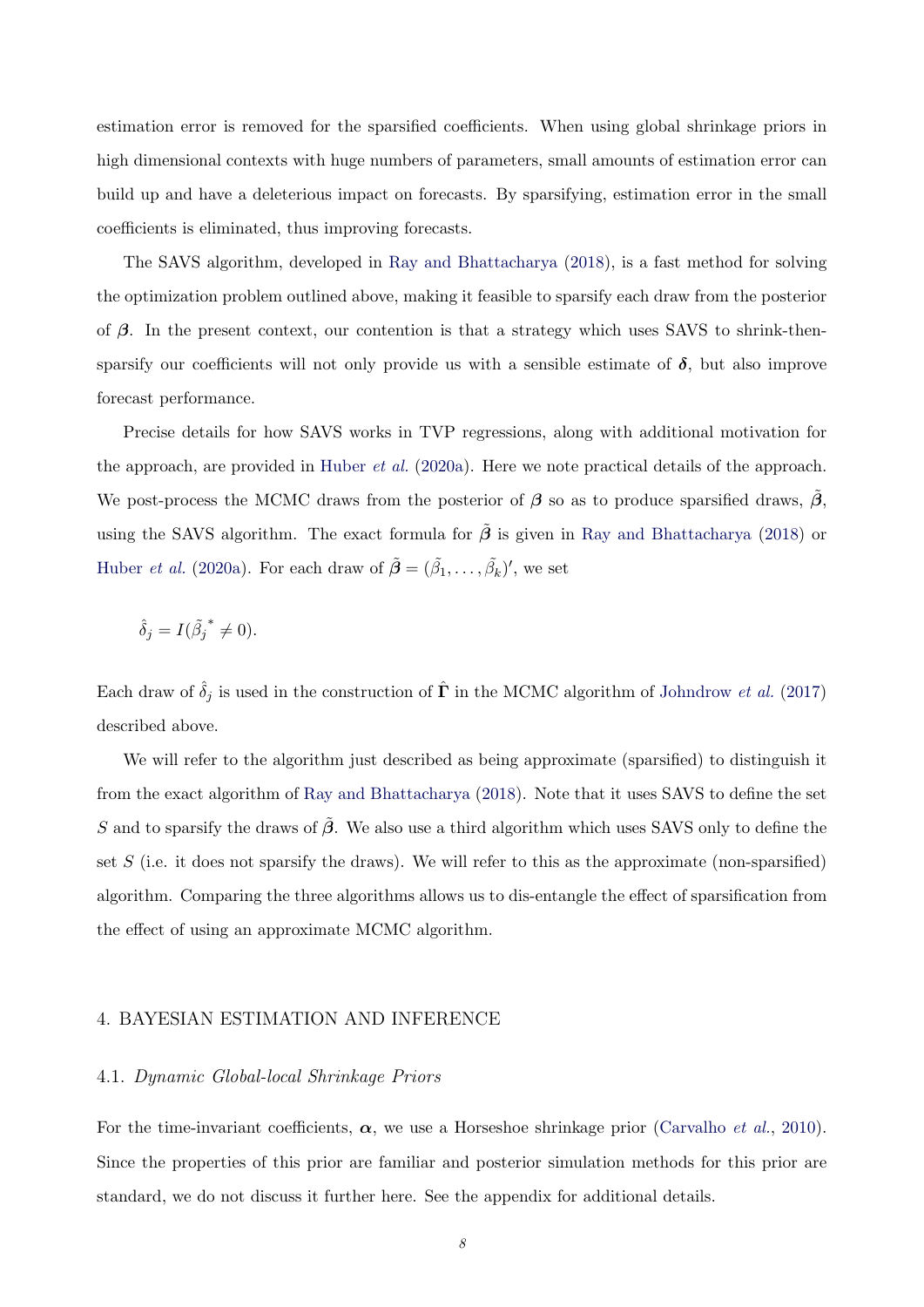The important contribution of the present paper lies in the development of a dynamic extension of the Horseshoe prior for  $\beta$ . We modify methods outlined in [Kowal](#page-23-9) *et al.* [\(2019\)](#page-23-9) to design a prior which reflects our beliefs about what kinds of parameter change are commonly found in macroeconomic applications. In particular, we want to allow for a high degree of sparsity in the TVPs. That is, we want a prior that allows for the possibility that parameter change is rare and may occur for only some coefficients in the regression. There may be periods of instability when parameters change and times of stability when they do not. A dynamic global-local shrinkage prior which has these properties is:

<span id="page-9-0"></span>
$$
p(\beta_t) = \prod_{j=1}^K \mathcal{N}(\beta_{jt} | 0, \tau \lambda_t \phi_{jt}^2), \quad \phi_{jt} \sim \mathcal{C}^+(0, 1),
$$
\n
$$
(5)
$$

where  $\beta_t = (\beta_{1t}, \ldots, \beta_{Kt})'$  denotes the coefficients at time t,  $\tau$  denotes a global shrinkage parameter that pushes all elements in  $\beta$  towards zero,  $\lambda_t$  is a time-specific shrinkage factor that pushes all elements in  $\beta_t$  towards zero and  $\phi_{jt}$  is a coefficient and time-specific shrinkage term that follows a half-Cauchy distribution.

Thus, the prior covariance matrix of  $\beta_t$  is given by:

$$
\Omega_t = \tau \lambda_t \times \text{diag}(\phi_{1t}^2, \dots, \phi_{Kt}^2),
$$

which implies that  $\lambda_t$  acts as a common factor that aims to detect periods characterized by substantive amounts of time variation.

The main innovation of this paper lies in our treatment of this common factor and we consider four different laws of motion for it. The first and second of these involve setting  $g_t = \log(\tau \lambda_t)$  and assuming it follows an  $AR(1)$  process:

$$
g_t = \mu + \rho(g_{t-1} - \mu) + \nu_t,
$$

with  $\mu = \log \tau$ . We consider two possible distributions for  $\nu_t$ . In the first of these it follows a four parameter Z-distribution,  $\mathcal{Z}(1/2, 1/2, 0, 0)$ , leading to a variant of the dynamic Horseshoe prior proposed in [Kowal](#page-23-9) *et al.* [\(2019\)](#page-23-9) (henceforth labeled dHS  $svol-Z$ ). The second of these follows a Gaussian distribution, leading to a standard stochastic volatility model for this prior variance (labeled dHS svol-N). Both of these processes imply a gradual evolution of  $g_t$  and thus a smooth transition from times of rapid parameter change to times of less parameter change.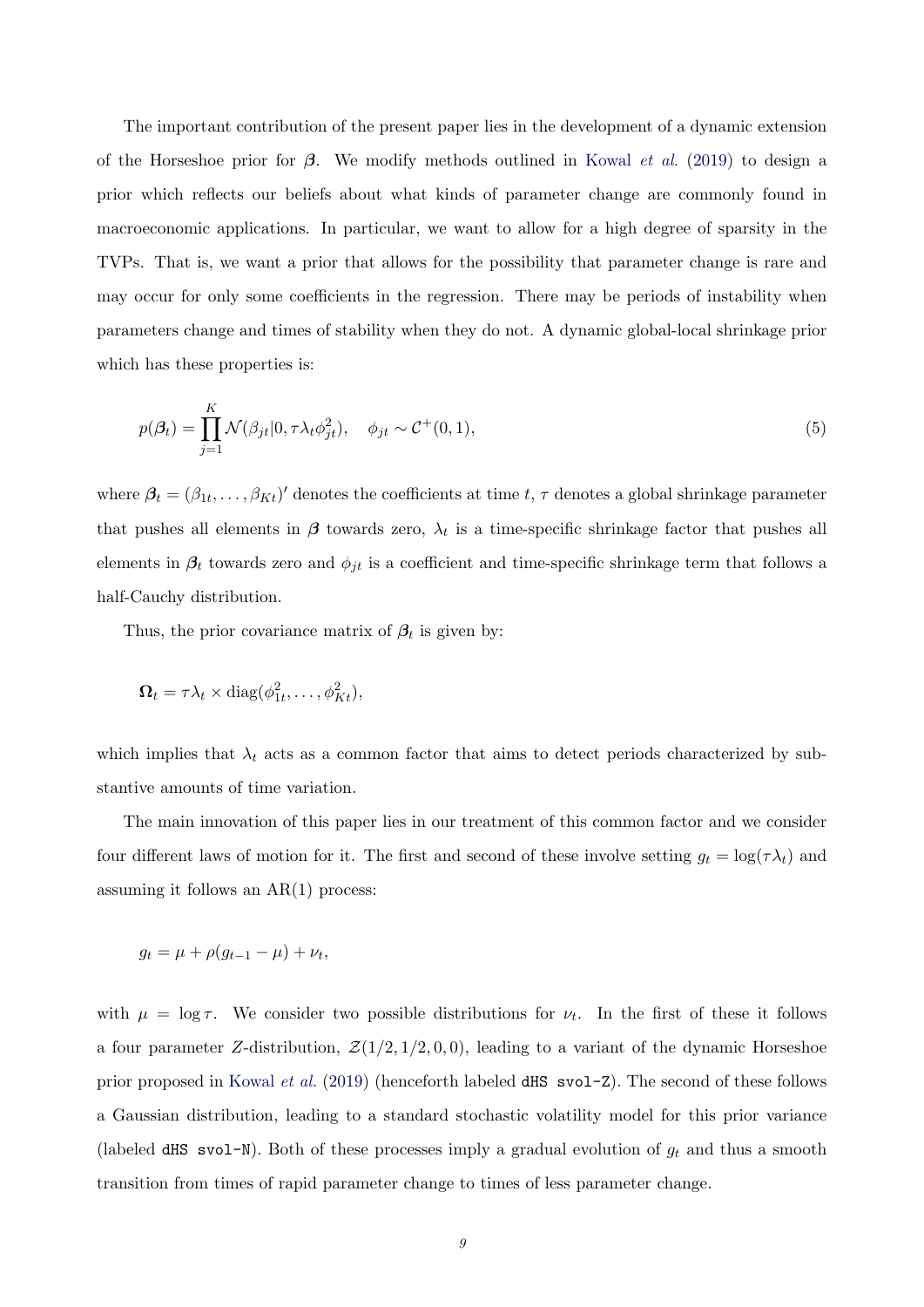The third and fourth specifications allow for more abrupt change between times of stability and times of instability. They assume that  $\lambda_t$  is a regime switching process with:

<span id="page-10-0"></span>
$$
\lambda_t = \kappa_0^2 (1 - d_t) + \kappa_1^2 d_t,\tag{6}
$$

Here,  $d_t$  denotes an indicator that either follows a Markov switching model (labeled dHS MS) or a mixture specification (labeled dHS Mix) and  $\kappa_0, \kappa_1$  denote prior variances with the property that  $\kappa_1 \gg \kappa_0$ . For the Markov switching model, we assume that  $d_t$  is driven by a  $(2 \times 2)$ -dimensional transition probability matrix  $P$  with transition probabilities from state i to j denoted by  $p_{ij}$  (with  $p_{ii} \sim \mathcal{B}(a_{i,MS}, b_{i,MS})$ , for  $i = 0, 1$ , following a Beta distribution a priori). The mixture model assumes that  $p(d_t = 1) = p$ , with  $p \sim B(a_{Mix}, b_{Mix})$ . In the empirical application we specify  $\kappa_1 = 100/K$ ,  $\kappa_0 = 0.01/K$ ,  $a_{Mix} = a_{1,MS} = b_{0,MS} = 3$  and  $b_{Mix} = a_{0,MS} = b_{1,MS} = 30$ .

We also include a fifth specification by setting  $\lambda_t = 1$  for all t. We refer to this setup as the static Horseshoe prior (abbreviated as sHS). For these last three specifications (i.e. the ones that do not assume  $\lambda_t$  to evolve according to an AR(1) process), we use a half-Cauchy prior on  $\sqrt{\tau} \sim C^+(0,1)$ .

#### 4.2. Markov Chain Monte Carlo Algorithm

For all of these models, Bayesian estimation and prediction can be done using MCMC methods. For the time varying regression coefficients, the scalable algorithms (with or without sparsification) of the preceding section, based on [Johndrow](#page-23-13) *et al.* [\(2017\)](#page-23-13), can be used. The only modification is that we construct  $D_0$  as follows:

$$
\boldsymbol{D}_0 = \mathrm{diag}(\boldsymbol{\Omega}_1, \ldots, \boldsymbol{\Omega}_T),
$$

with  $\lambda_t$  depending on the specific law of motion adopted. Most of the prior hyperparameters introduced in this section have posterior conditionals of standard forms. These are given in the appendix.

Sampling  $\lambda_t$  for the specifications that assume it to be binary is also straightforward and can be carried out using standard algorithms. To sample from the posterior of  $\lambda_t$  under the assumption that it evolves according to an  $AR(1)$  process, the algorithm proposed in [Jacquier](#page-23-22) *et al.* [\(1995\)](#page-23-22) can be used. However, since this algorithm simulates the  $\lambda_t$ 's one at a time mixing is often an issue. A second option would be to view the prior (after squaring each element of  $\beta_t$  and taking logs) as the observation equation of a dynamic factor model. This strategy, however, would be computationally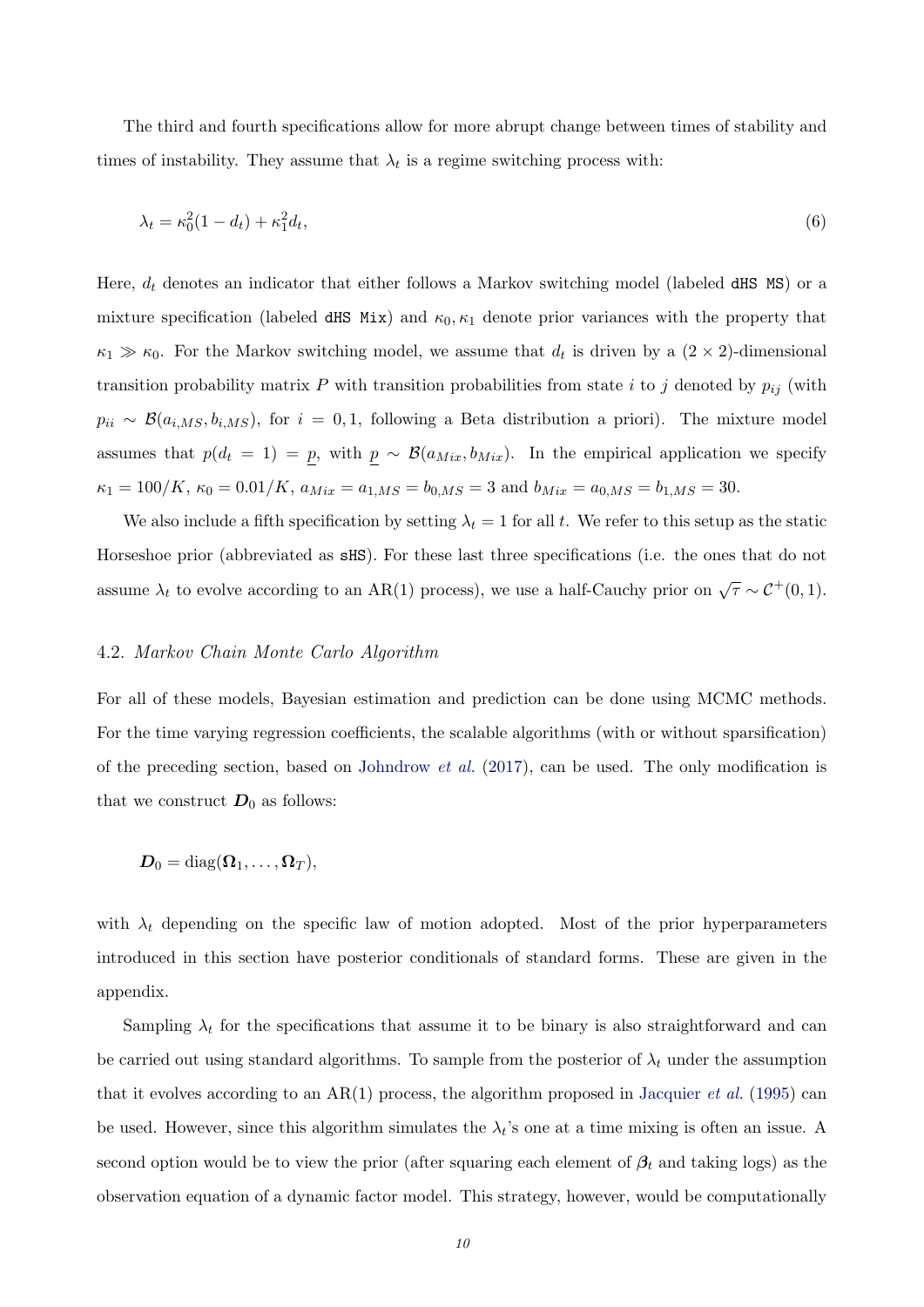challenging for moderate to large values of  $K$ . As a solution, we propose a new algorithm that is straightforward to implement and, if  $K$  is large, has good properties.

Let  $\hat{\beta}_t$  be a K-dimensional vector of normalized TVPs with typical element  $\hat{\beta}_{jt} = \beta_{jt}/(\phi_{jt}\tau^{1/2})$ . Using [\(5\)](#page-9-0) and squaring yields:

<span id="page-11-0"></span>
$$
b_t = (\hat{\beta}_t' \hat{\beta}_t) = \lambda_t \nu_t,\tag{7}
$$

with  $\nu_t = v'_t v_t$  for  $v_t \sim \mathcal{N}(\mathbf{0}_K, \mathbf{I}_K)$ . Notice that  $\nu_t$  follows a  $\chi^2$  distribution with K degrees of freedom, denoted by  $\chi^2_K$ . This implies that sampling algorithms that rely on the Gaussian mixture approximation proposed in Kim *[et al.](#page-23-11)* [\(1998\)](#page-23-11) cannot be used. Instead we approximate the  $\chi^2_K$  using a well-known limit theorem that implies, as  $K \to \infty$ ,

$$
\frac{\nu_t - K}{\sqrt{2K}} \xrightarrow{d} \mathcal{N}(0, 1) \quad \Leftrightarrow \quad \nu_t \approx \hat{\nu_t} = \sqrt{2K}q_t + K, \quad q_t \sim \mathcal{N}(0, 1).
$$

This approximation works if  $K$  is large. In our case,  $K$  is often large. For instance, in the largest TVP-VAR model we consider, K is around 100. Since we estimate the TVP-VAR one equation at a time, values of this order of magnitude hold in each equation and the approximation is likely to be good. But if one were to do full system estimation of the TVP-VAR, there are on the order of MK VAR coefficients at each point in time and the approximation would be even better.

Substituting the Gaussian approximation into [\(7\)](#page-11-0) and taking logs yields:

<span id="page-11-1"></span>
$$
\log b_t = \log \lambda_t + \log \hat{\nu}_t. \tag{8}
$$

Finally, under the assumption that  $(\sqrt{2K}q_t + K) > 0$  and by using a Taylor series expansion,<sup>[1](#page-0-0)</sup> we approximate  $\hat{v}_t$  with a  $\mathcal{N}(\log(K) - 1/K, 2/K)$  to render Equation [8](#page-11-1) conditionally Gaussian and any of the standard algorithms used in the literature on Gaussian linear state space models can be used. In this paper, we simulate  $\log \lambda_t$  using the precision sampler outlined, for example, in [Chan](#page-23-23) [and Jeliazkov](#page-23-23) [\(2009\)](#page-23-23) and [McCausland](#page-23-24) et al. [\(2011\)](#page-23-24).

The accuracy of this approximation for different values of  $K$  is illustrated in [Fig. 1.](#page-12-0) From this figure it is clearly visible that, if  $K$  is greater than 5, our approximation works extremely well. In these cases, there is hardly any difference visible between the  $\log \chi^2$  and the single-component Gaussian distribution. For  $K = 5$ , some differences arise which mainly relate to the left tail of the

<sup>&</sup>lt;sup>1</sup> More precisely, we compute the mean and variance of log  $\hat{\nu}_t$  using a second and first order Taylor series expansion of  $E(\log(K + \hat{\nu}_t - K))$  and  $Var(\log(K + \hat{\nu}_t - K))$  around K, respectively.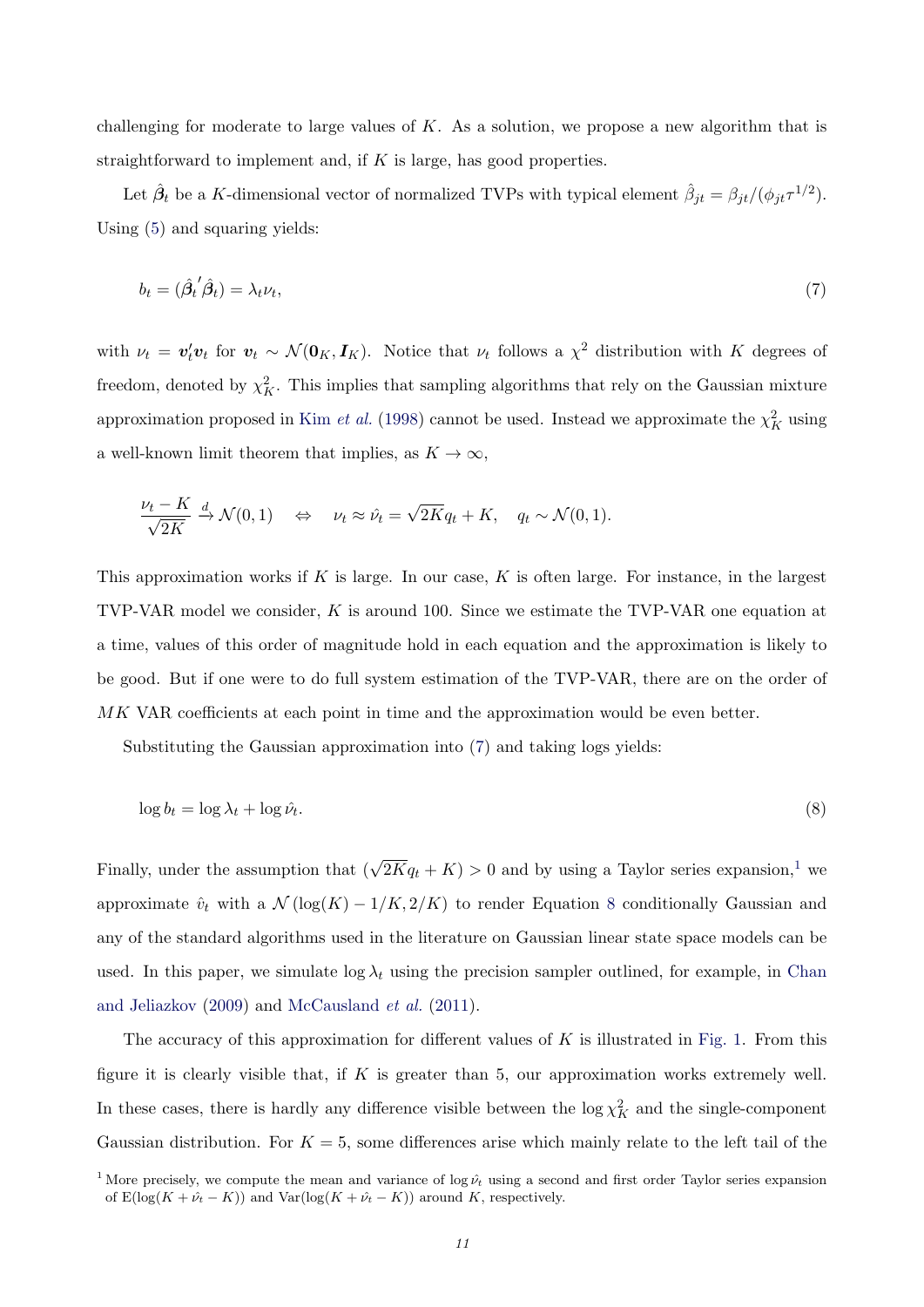distribution. However, these differences are so small that we do not expect them to have any serious consequences on our estimates of  $\lambda_t$ , even for small values of K.

<span id="page-12-0"></span>

Fig. 1: This figure illustrates the approximation error resulting from approximating the error distribution (which is  $\log \chi^2$ ) with a single-component Gaussian with mean  $\log(K) - 1/K$  and variance 2/K.

# 5. ILLUSTRATION USING ARTIFICIAL DATA

In this section we illustrate the merits of our approach using synthetic data.

## 5.1. How Does Our Algorithm Compare to Exact MCMC?

We start by showing that using our approximate (sparsified) algorithm yields estimates that are close to the exact ones in terms of precision. This is achieved by considering five different data generating processes (DGPs). These are all based on Equation [\(1\)](#page-3-0) but make different assumptions about the density and nature of parameter change. Dense DGPs are characterized by having time-variation in a large number of parameters (with sparse DGPs being the opposite of dense). The nature of parameter change can be gradual (e.g. characterized by constant evolution of the parameters) or abrupt. For each of the five DGPs, we simulate a time series of length  $T = 250$  and with  $K = 50$ .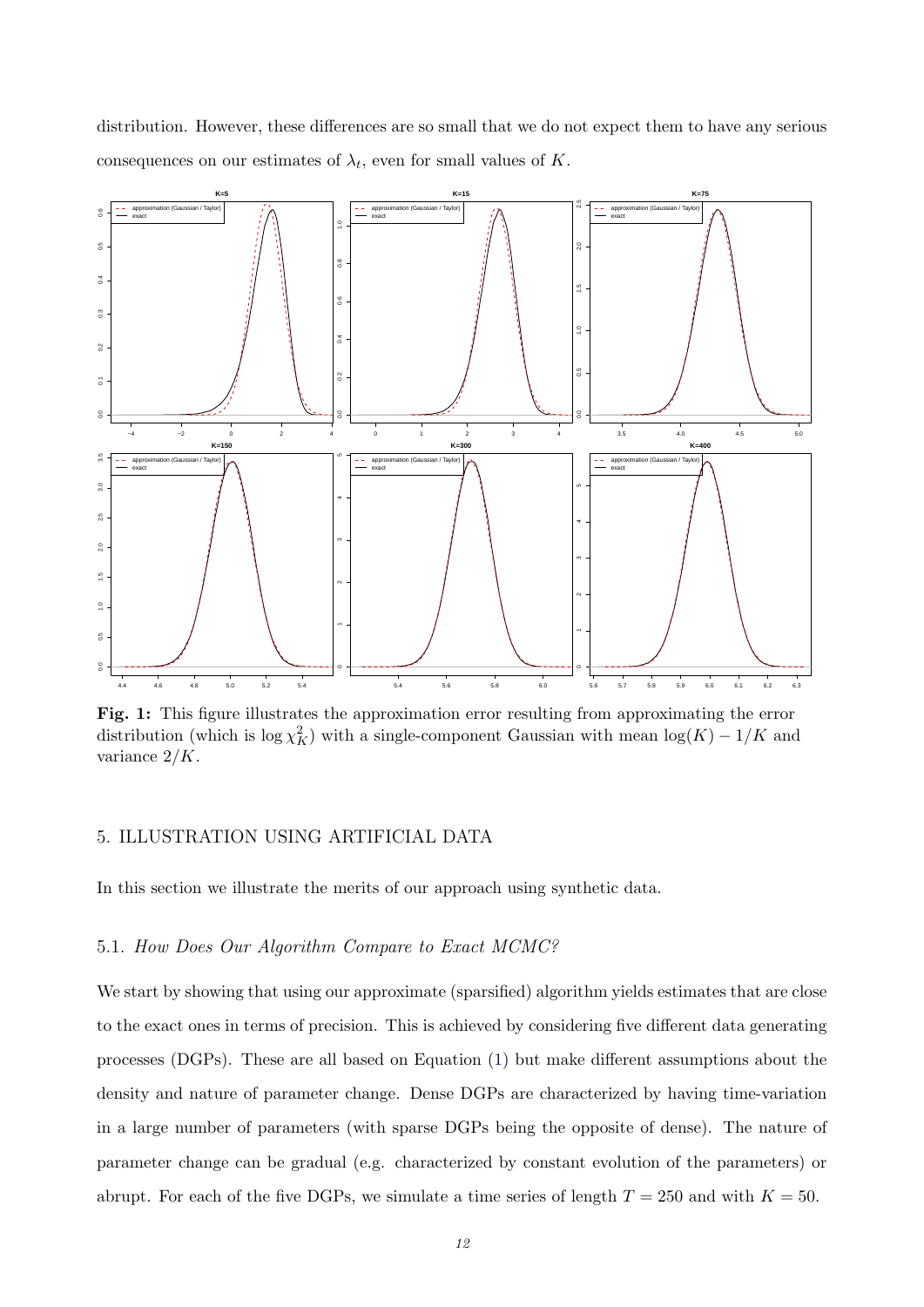The DGPs are:

- dense gradual:  $\beta_t \sim \mathcal{N}(\beta_{t-1}, \frac{1}{100} \times I_K)$ .
- dense mixed:  $\beta_t \sim \mathcal{N}\left(\beta_{t-1}, \left(d_t + \frac{(1-d_t t)}{100}\right) \times I_K\right)$  with  $Prob(d_t = 1) = 0.1$
- medium-dense gradual:  $\beta_t \sim \mathcal{N}(\beta_{t-1}, \frac{d_t}{100} \times I_K)$  with  $Prob(d_t = 1) = 0.3$
- sparse abrupt:  $\beta_t \sim \mathcal{N}(\beta_{t-1}, I_K)$  with  $Prob(d_t = 1) = 0.02$
- *no TVPs:*  $\beta_t = 0_{K \times 1}$  for all t

The remaining parameters are set as follows:  $\beta_0 = 0$ ,  $L = 0.01 \times I_T$ ,  $\alpha \sim \mathcal{N}(0, I_K)$  and  $X_j \sim$  $\mathcal{N}(\mathbf{0}, \mathbf{I}_T)$  for  $j = 1, \ldots, K$ . In all simulation experiments and for all models considered we simulate 2, 500 draws from the joint posterior of the parameters and latent states and discard the first 500 draws as burn-in.

We investigate the accuracy of our scalable approximate MCMC methods relative to the exact MCMC algorithm of [Bhattacharya](#page-23-12) et al. [\(2016\)](#page-23-12) (i.e. it is the version of our algorithm which imposes  $\delta_j = 1$  $\delta_j = 1$  for all j). Table 1 shows the ratio of mean absolute errors (MAEs) for the TVPs for the approximate relative to the exact approach for the five priors averaged over the five DGPs. With one exception, MAE ratios are essentially one indicating that the approximate and exact algorithms are producing almost identical results. The one exception is for the DGP which does not have any TVPs. For this case, the approximate algorithm is substantially better than the exact one. This is because our approximate (sparsified) algorithm uses SAVS which (correctly for this DGP) can set the TVPs to be precisely zero in contrast with the exact algorithm which merely allows for them to be shrunk very close to zero.

Thus, Table [1](#page-14-0) shows that, where there is substantial time variation in parameters, the approximation inherent in our scalable MCMC algorithm is an excellent one, yielding results that are virtually identical to the slower exact algorithm. The table also shows the usefulness of SAVS in cases of very sparse DGPs.

# 5.2. How Big Are the Computational Gains of Our Algorithm?

Our second artificial data experiment is designed to investigate the computational gains of our algorithm relative to exact MCMC for various choices of  $K, T$ , degrees of sparsity and data configurations. Since we are only interested in computation time we just generate one artificial data set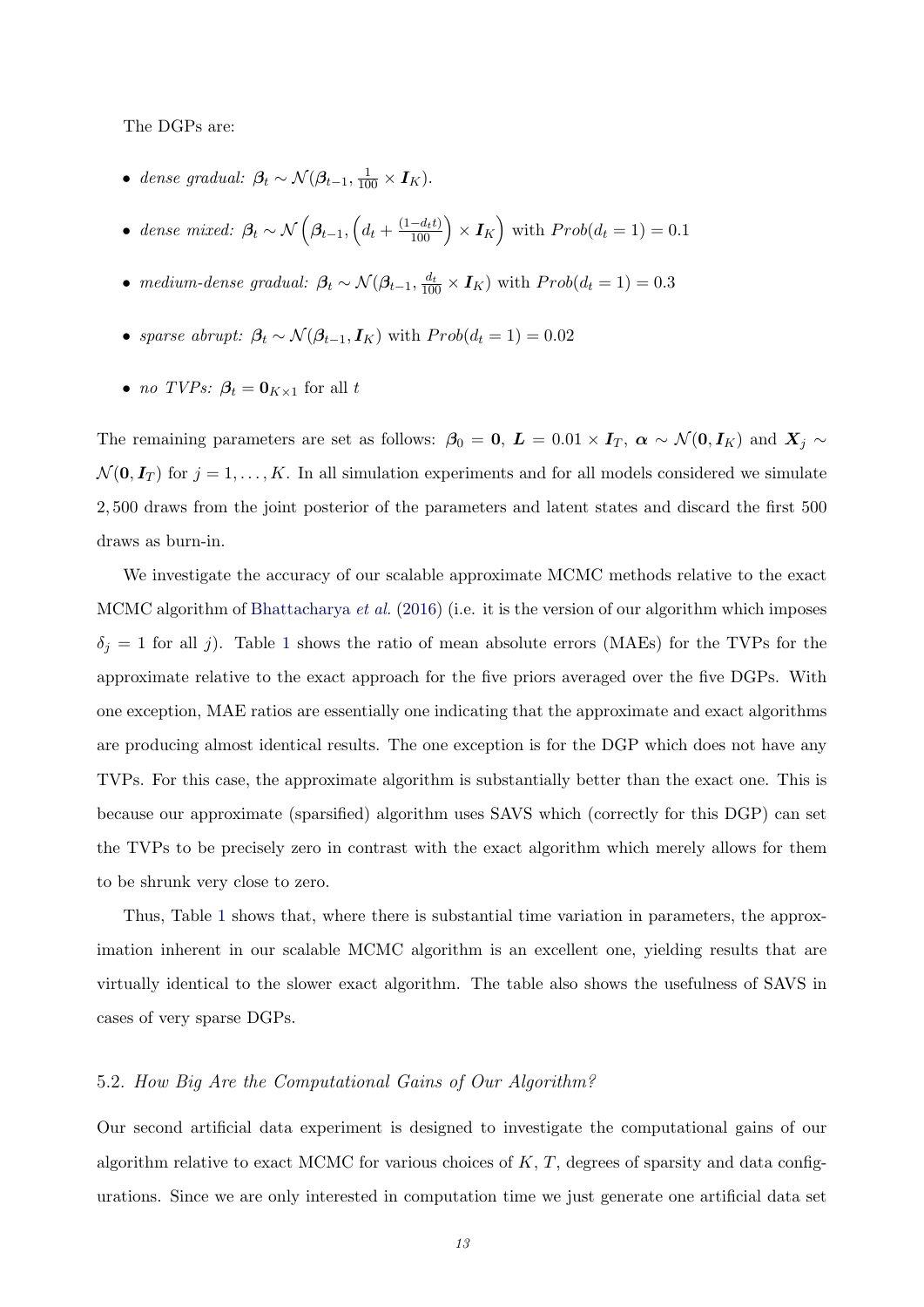| Specification | MAE ratios: different forms of TVPs |             |                      |               |         |  |  |  |  |  |  |  |
|---------------|-------------------------------------|-------------|----------------------|---------------|---------|--|--|--|--|--|--|--|
|               | dense gradual                       | dense mixed | medium-dense gradual | sparse abrupt | no TVPs |  |  |  |  |  |  |  |
|               |                                     |             |                      |               |         |  |  |  |  |  |  |  |
| dHS Mix       | 1.001                               | 1.003       | 1.001                | 1.002         | 0.755   |  |  |  |  |  |  |  |
| dHS MS        | 0.998                               | 0.999       | 1.000                | 0.999         | 0.558   |  |  |  |  |  |  |  |
| dHS svol-N    | 1.000                               | 1.000       | 1.000                | 1.000         | 0.817   |  |  |  |  |  |  |  |
| $HSS$ svol-Z  | 1.001                               | 1.001       | 1.000                | 1.000         | 0.696   |  |  |  |  |  |  |  |
| sHS           | 0.999                               | 1.000       | 1.000                | 1.001         | 0.653   |  |  |  |  |  |  |  |
|               |                                     |             |                      |               |         |  |  |  |  |  |  |  |

<span id="page-14-0"></span>Table 1: Mean absolute errors of the TVPs relative to exact estimation. Numbers are averages based on 20 replications from each of the DGPs.

for each of two different ways of specifying  $W$ . The random numbers refered to below are drawn from the standard Gaussian distribution.

For  $K = 1, ..., 400$  and  $T \in \{100, 200\}$  we randomly draw a y and an X. The W is drawn in two ways which correspond to the flexible and random walk specifications of equations [\(2\)](#page-3-1) and [\(3\)](#page-3-2), respectively.

In terms of sparsity, we consider 4 scenarios based on how we choose  $\tilde{W}_S$ :

- 100% dense:  $\tilde{W}_S = W$ . This is the exact algorithm.
- 50% dense:  $\tilde{\mathbf{W}}_S$  contains 50% of the columns of  $\mathbf{W}$  (i.e.  $s = 0.5k$ ).
- 10% dense:  $\tilde{\mathbf{W}}_S$  contains 10% of the columns of **W** (i.e.  $s = 0.1k$ ).
- 1% dense:  $\tilde{W}_S$  contains 1% of the columns of W (i.e.  $s = 0.01k$ ).

Figure [2](#page-15-0) depicts the computational advantages of our approximate MCMC algorithm relative to the exact algorithm of [Bhattacharya](#page-23-12) et al. [\(2016\)](#page-23-12). It shows the time necessary to obtain a draw of  $\beta$ . It can be seen that when the TVPs are highly correlated over time as with the random walk specification, then our scalable algorithm has substantial computational advantages relative to the exact algorithm particularly for large  $K$  and in sparse data sets. When the TVPs are uncorrelated the computational advantages of our approach relative to the exact algorithm are smaller, but still appreciable.[2](#page-0-0)

# 6. EMPIRICAL APPLICATION USING EUROZONE YIELD DATA

## 6.1. Data Overview, Specification Issues and In-sample Results

We illustrate our methods using a monthly data set of 30 government bond yields in the eurozone. Forecasting government bond yields is challenging due to, at least, two reasons. The first is that

<sup>&</sup>lt;sup>2</sup> The relatively good performance of the exact algorithm in this case is partly due to the fact that we are coding using sparse algorithms. In the flexible specification for  $W$ , the underlying matrices are block-diagonal and thus exact sampling is already quite fast.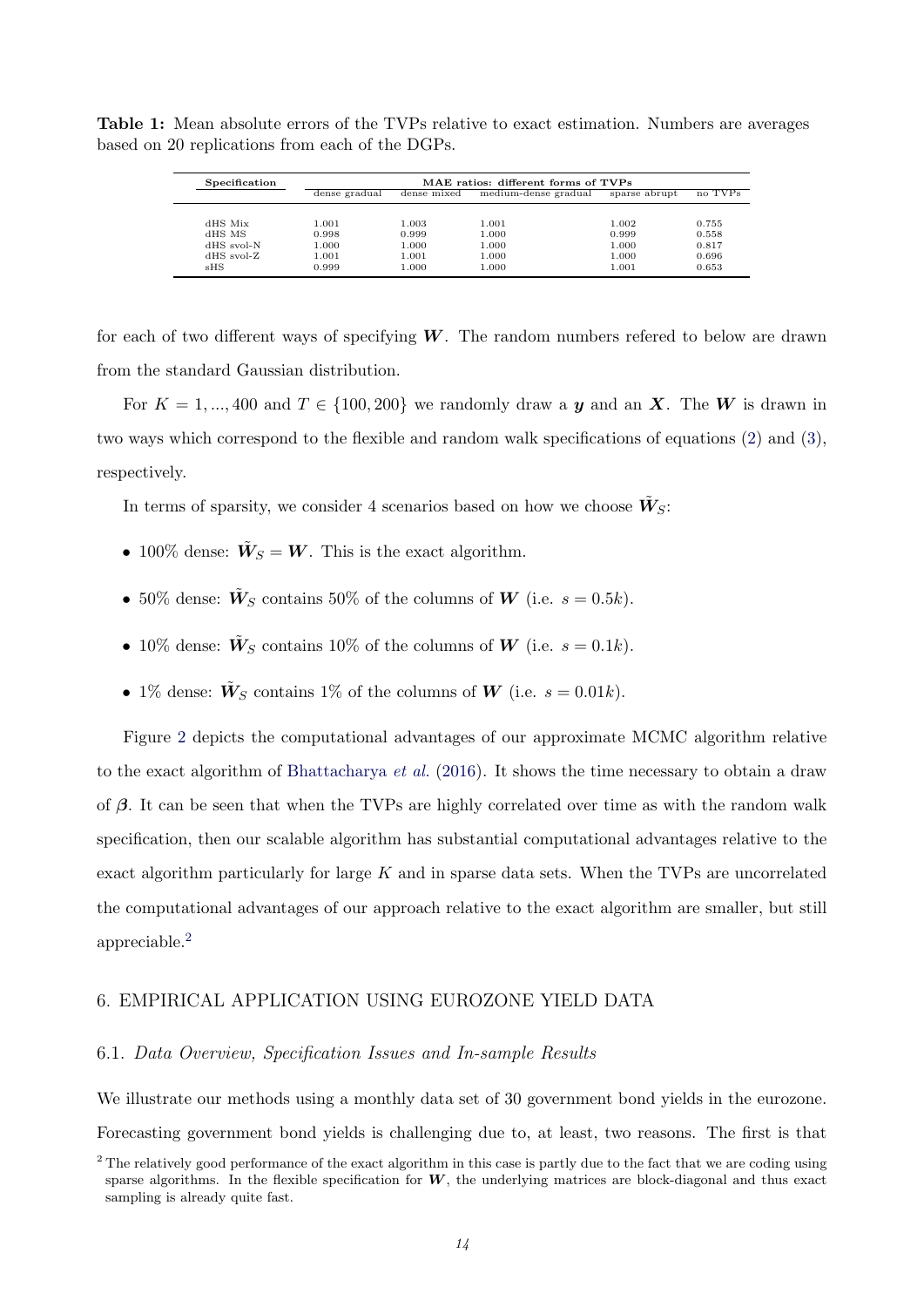<span id="page-15-0"></span>

Fig. 2: Time necessary to obtain a draw of time-varying coefficients.  $s = k$  corresponds to the  $\operatorname{exact}$  algorithm.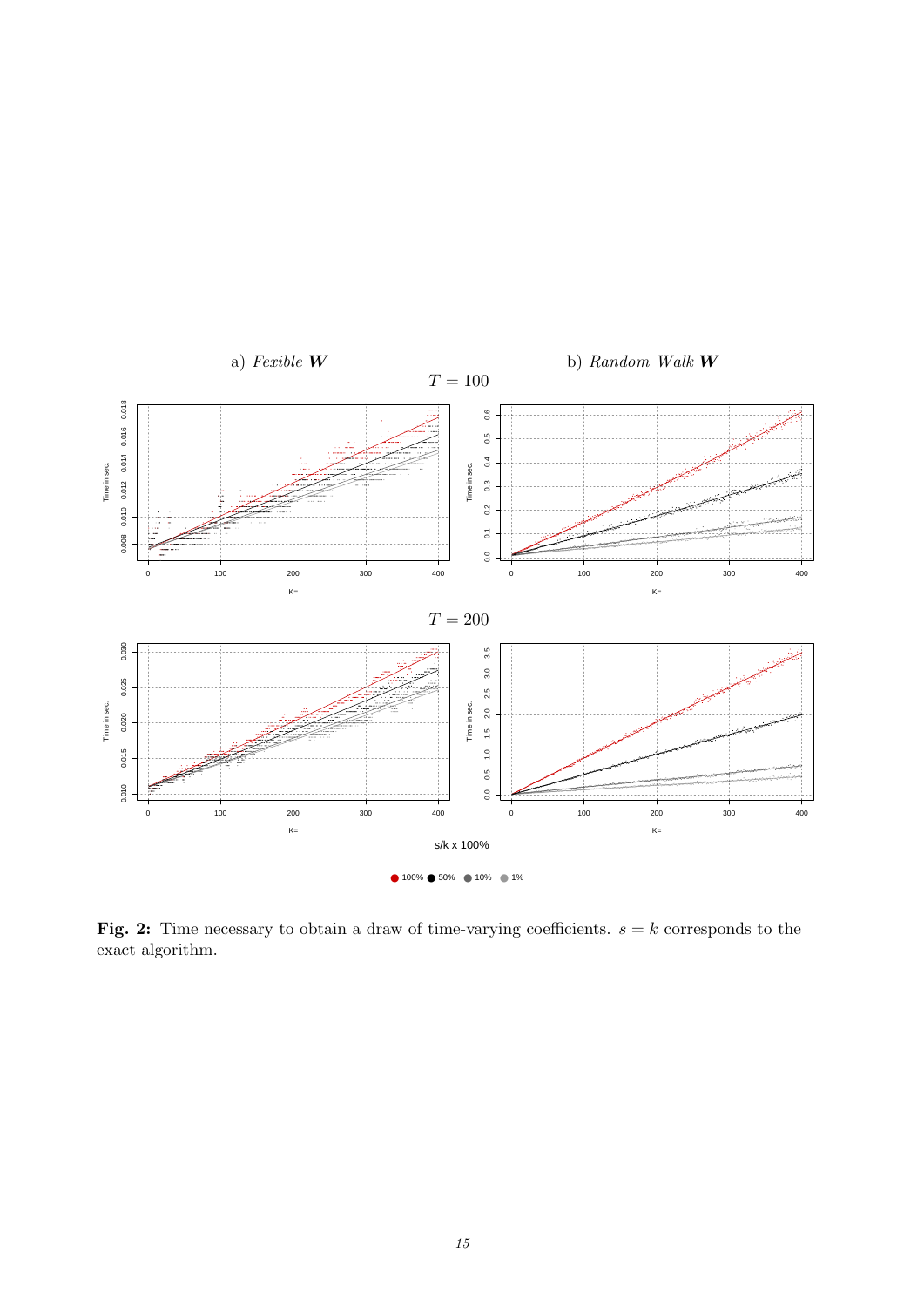the researcher has to decide on the segment of yield curve she is interested in or use techniques that allow for analyzing the full term structure of government bond yields. Following the latter approach leads to overfitting issues whereas the former approach might suffer from omitted variable bias. The second challenge is that these time series are often subject to outliers as well as sharp shifts in the conditional variance. We expect that the techniques proposed in this paper are capable of handling both issues well.

Before presenting some in-sample results for a small-scale TVP-VAR, a brief word on the dataset is in order. We use monthly yield curve data obtained from Eurostat. This dataset includes the yield to maturity of a (hypothetical) zero coupon bond on AAA-rated government bonds of eurozone countries for 30 different maturities. These maturities range from one-year to 30-years and span the period from 2005:M01 to 2019:M12.

If we wish to model all 30 yields jointly we have to estimate a TVP-VAR with  $M = 30$  equations, a challenging statistical and computational task which we will take on in the next sub-section. Since the parameter space of such a model is vast and difficult to interpret, in this sub-section where we present some in-sample results, we will use a small-scale example. This model is based on the Nelson-Siegel three factor model (see, e.g., [Nelson and Siegel,](#page-23-25) [1987;](#page-23-25) [Diebold](#page-23-26) et al., [2006\)](#page-23-26) and assumes that the yield on a security with maturity t, labeled  $r_t(t)$ , features a factor structure:

<span id="page-16-0"></span>
$$
r_t(\mathfrak{t}) = L_t + S_t \left( \frac{1 - e^{-\zeta \mathfrak{t}}}{\zeta \mathfrak{t}} \right) + C_t \left( \frac{1 - e^{-\zeta \mathfrak{t}}}{\zeta \mathfrak{t}} - e^{-\zeta \mathfrak{t}} \right). \tag{9}
$$

Here,  $L_t$ ,  $S_t$  and  $C_t$  refer to the level, slope and curvature factor, respectively.  $\zeta$  denotes a parameter that controls the shape of the factor loadings. Following [Diebold](#page-23-26) *et al.* [\(2006\)](#page-23-26), we set  $\zeta = 0.7308$  (12× 0.0609). Since the loading of the level factor is one for all maturities and does not feature a discount factor, it defines the behavior at the long end of the yield curve. Moreover, the slope factor mainly shapes the short end of the yield curve and the curvature factor defines the middle part of the curve.

In this sub-section we set  $y_t = (L_t, S_t, C_t)'$  and estimate the TVP-VAR, defined in [\(4\)](#page-5-0). We set the lag length to two. After obtaining forecasts for  $y_t$ , we use [\(9\)](#page-16-0) to map the factors back to the observed yields. We use the flexible specification for  $W$  in [\(2\)](#page-3-1) and the approximate (non-sparsified) algorithm to estimate the model.

To provide some information on the amount of time variation, Figure [3](#page-17-0) depicts heatmaps of the posterior inclusion probability (PIPs) for a Nelson-Siegel model with panels a) to d) referring to the four different dynamic priors for  $\lambda_t$ . These PIPs are the posterior means of the elements of  $\delta$ .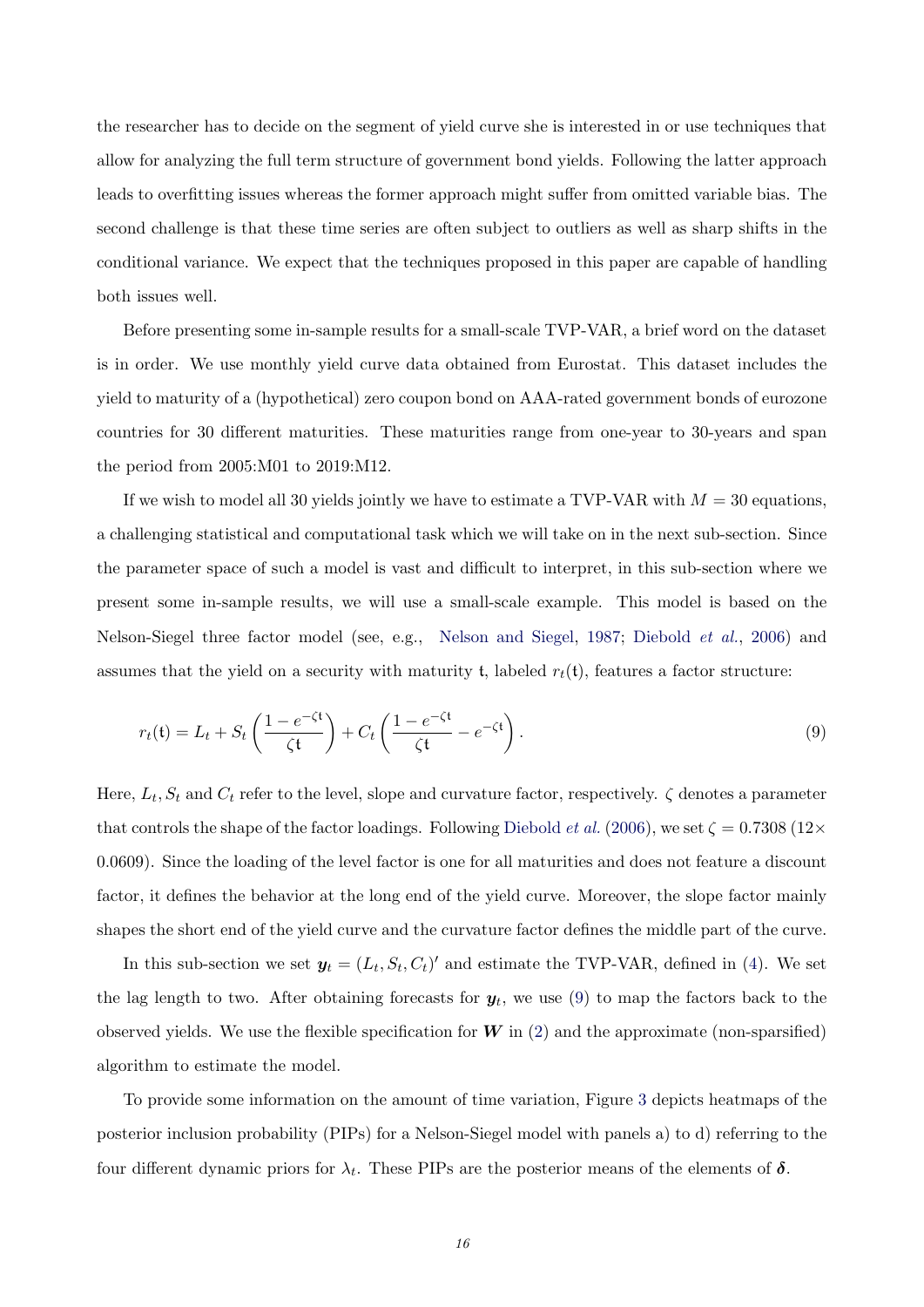<span id="page-17-0"></span>

Fig. 3: Heatmaps of PIPs for time-variation in structural TVP-VAR coefficients. Grey shaded areas indicate coefficients which do not appear in the model due to the lower triangularity of  $A_{0t}$ .

The main impression provided by Figure [3](#page-17-0) is that there is little evidence of strong time-variation in the parameters when using this data set. However, there does seem to be some in the sense that there are many variables and time periods where the PIPs are appreciably above zero. That is, even though the figures contain a lot of white (PIPs essentially zero) and no deep reds (PIPs above one half), there is a great deal of pink of various shades (e.g PIPs  $20\% - 30\%$ ). This is consistent with time-variation being small, episodic and only occurring in some coefficients.

Results for our four different dynamic Horseshoe priors are slightly different indicating the dynamic prior choice can have an impact on results. A clear pattern emerges only for the dynamic Horsehoe prior with Markov switching. It is finding that small amounts of time-variation occur only for the coefficients on the curvature factor. If the Markov switching part of the prior is replaced by the mixture specification, we tend to find short-lived periods where a small amount of timevariation occurs for all of the coefficients in an equation. But, interestingly, dHS Mix finds that different equations have time-variation occuring at different periods of time. Evidence for TVPs is the least when we use stochastic volatility specifications in the dynamic Horseshoe priors. For these priors, tiny amounts of time variation (i.e. tiny PIPs) is spread much more widely throughout the sample and across variables.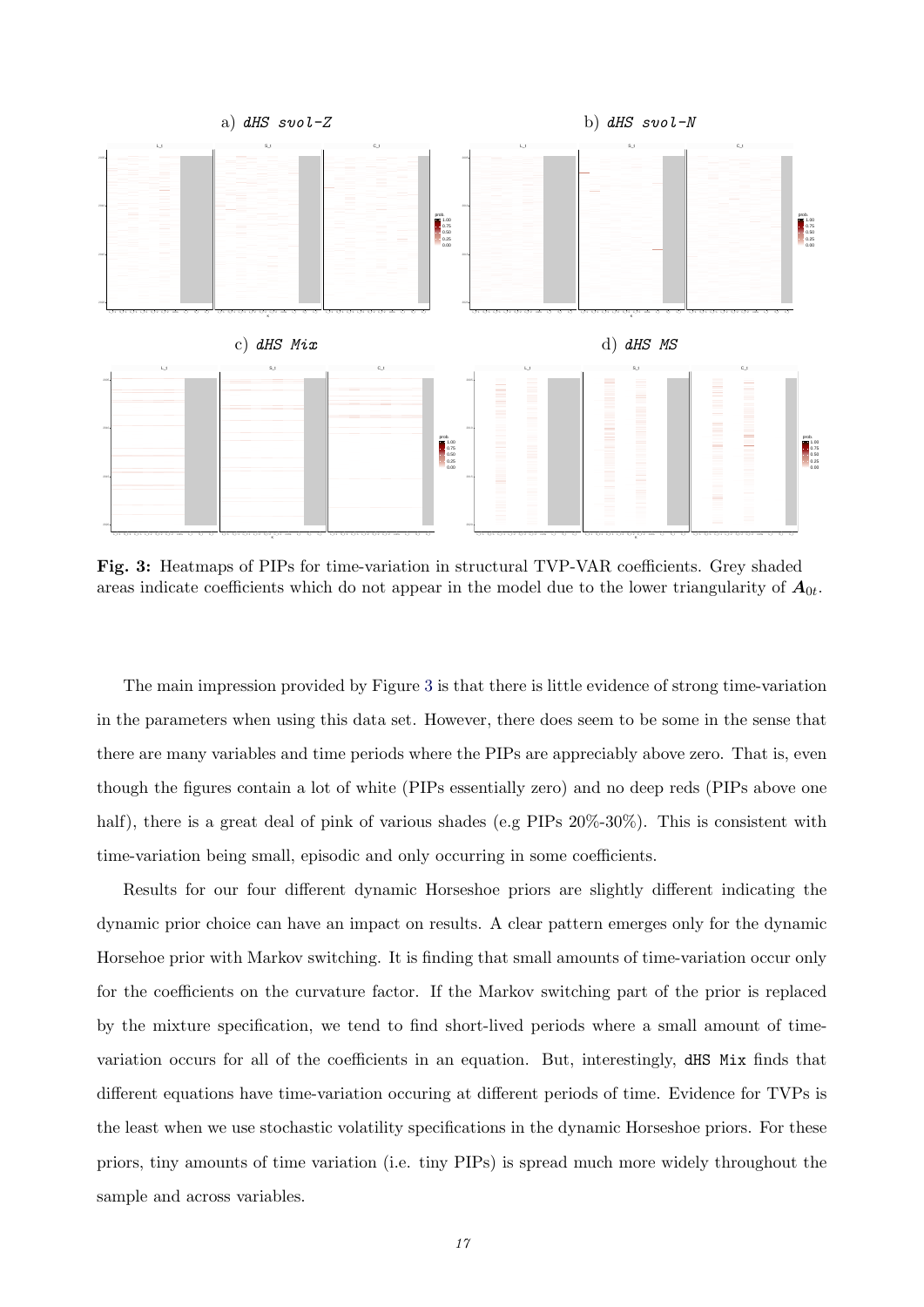#### 6.2. Forecast exercise

The dataset covers the entire yield curve and includes yields from one-year to thirty-year bonds in one-year-steps. We choose  $\{1Y, 3Y, 5Y, 7Y, 10Y, 15Y, 30Y\}$  maturities as our target variables that we wish to forecast and consider one month and one quarter as forecast horizons. We use a range of competing models that differ in terms of how they model time-variation in coefficients and the number of endogenous variables they have. All models feature stochastic volatility in the measurement errors and have two lags. We also offer comparison between the three MCMC algorithms: exact, approximate (non-sparsified) and approximate (sparsified). For sparsified cases, we sparsify  $\alpha$  as well as the time-varying parameters.

In terms of VAR dimension, we have large TVP-VARs and VARs with all 30 maturities  $(M = 30)$ as well as the three factor Nelson-Siegel model described in the previous sub-section  $(M = 3)$ . The acronyms in the tables use L (for large) and NS (for Nelson-Siegel) to distinstinguish between these cases.

In terms of time variation specified through the likelihood function (i.e. through the definition of  $W$ ), we consider the flexible (FLEX) and random walk (RW) specifications defined in [\(2\)](#page-3-1) and [\(3\)](#page-3-2). In terms of time variation specified through the prior, we consider the five global-local shrinkage priors (four dynamic and one static) given in Sub-section [4.1.](#page-8-0)

We also have time-invariant (TIV) parameter models where coefficients are constant over time. For these we do two versions, one with a Minnesota prior (MIN) and the other a Horseshoe prior (HS). These models are estimated by setting  $\beta = 0$  and then use the sampling steps for  $\alpha$  detailed in the appendix. For the Minnesota prior, we use a non-conjugate version that allows for asymmetric shrinkage patterns and integrate out the corresponding hyperparameters within MCMC.

The models in the tables can be identified by the combination of acronyms. For instance, L-TVP-RW denotes the large TVP-VAR with random walk specification for  $W$ . In the section labeled TIV, L-MIN indicates the large VAR (with constant coefficients) estimated using a Minnesota prior, etc.

To evaluate one-month and one-quarter-ahead forecasts, we use a recursive prediction design and split the sample into an initial estimation period that ranges from 2005:M01 to 2008:M12 and a forecast evaluation period from 2009:M01 to 2019:M12. We use Root Mean Squared Forecast Errors (RMSEs) as the measure of performance for our point forecasts and Continuous Ranked Probability Scores (CRPSs) as the measure of performance of our predictive densities. Both are presented in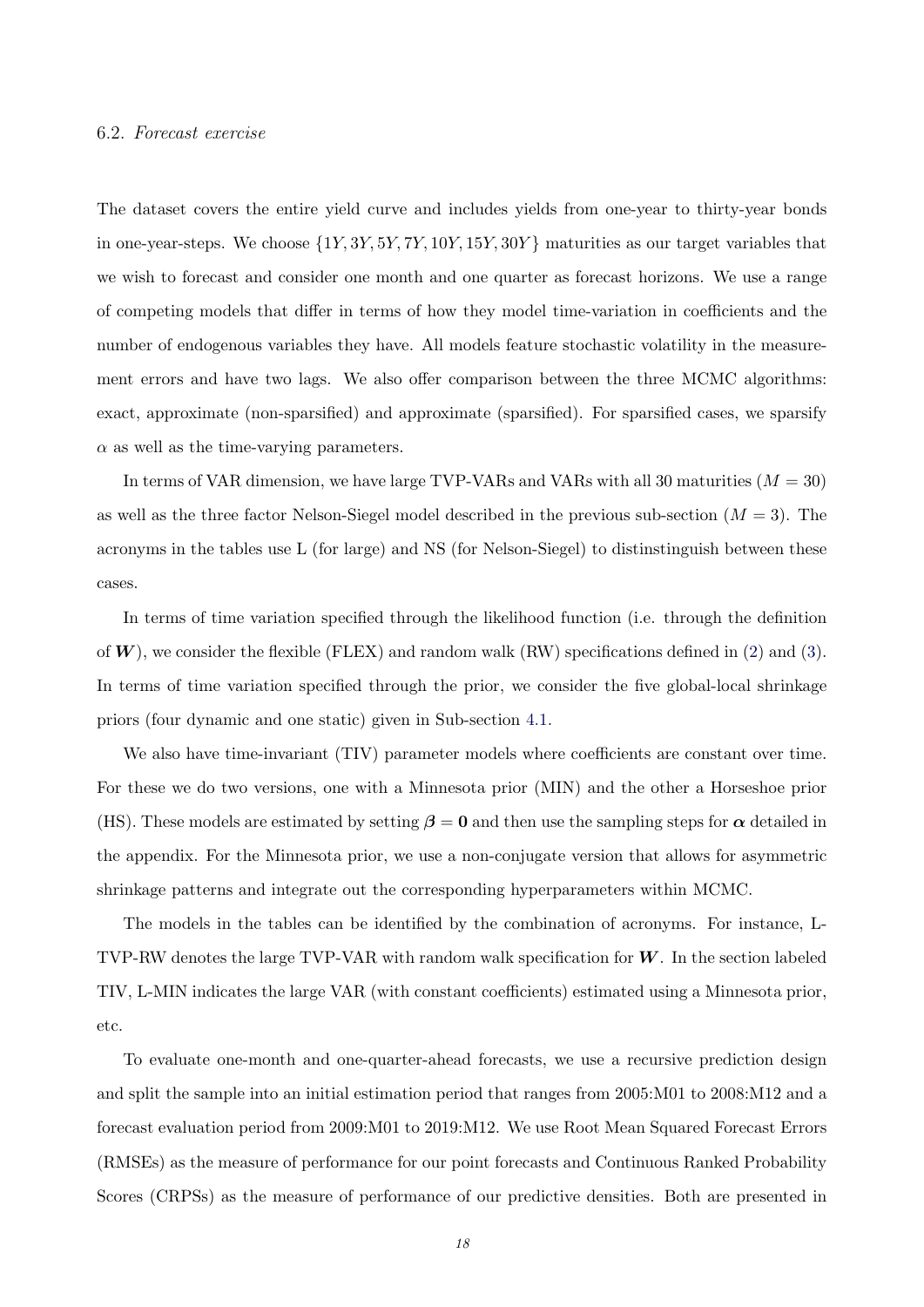ratio form relative to the benchmark model which is the large VAR with Minnesota prior. Values less than one indicate an approach is beating the benchmark.

To separate out the effects of modelling choices from the effect of sparsification, we present our forecasting results in two tables. In Table 2, results for all models are not sparsified using SAVS. In Table 3, all results are sparsified.

The evidence in Table 2 is mixed, with no single approach being dominant. But overall our methods do tend to forecast better that the large VAR with stochastic volatility benchmark. The fact that there are some benefits to allowing for time-variation in parameters is evidenced by the fact that the TIV models never produce the best point or density forecasts for any forecast horizon or any maturity. But which type of time-variation in parameters is best and which VAR dimension is best depends on the specific case.

If we compare results for the large TVP-VARs to results for the smaller TVP-VARs based on the Nelson-Siegel factors, overall it appears that they produce forecasts of similar quality. When forecasting one month ahead and using CRPS as a measure of forecast performance, the best average forecast performance is produced by one of the large TVP-VARs. But when using RMSE, one of the NS models emerges as the best forecasting model. But at the one quarter forecast horizon, this result is reversed with CRPSs indicating one of the NS models is forecasting best and MSFEs indicating one of the large TVP-VARs is forecasting best.

The comparison of the different choices for  $W$  also yields a mixed pattern of results. At the short end of the yield curve the RW specification tends to forecast better, but at the longer end the FLEX specification does better. This is true for both one month and one quarter ahead forecasts. It is interesting to note, however, that the good performance for RW occurs with a large TVP-VAR whereas for the FLEX specification it occurs for a Nelson-Siegel version of the model.

In terms of which of our dynamic Horseshoe priors forecasts best, it does seem to be the priors which assume  $\lambda_t$  to exhibit rapid change between values forecast better than the gradual change of the stochastic volatility specifications. That is, the Markov switching or mixture versions of the prior, dHS MS and dHS Mix, tend to forecast better than dHS svol-Z or dHS svol-N. Although there are several exceptions to this pattern.

Thus, overall (and with several exceptions) we have a story where, in this data set, there is a small amount of time variation in the regression coefficients. It is episodic (rather than gradually evolving) and only occurs occasionally and for some of the coefficients. However, ignoring this time variation and using TIV models leads to a slight deterioration in forecasts.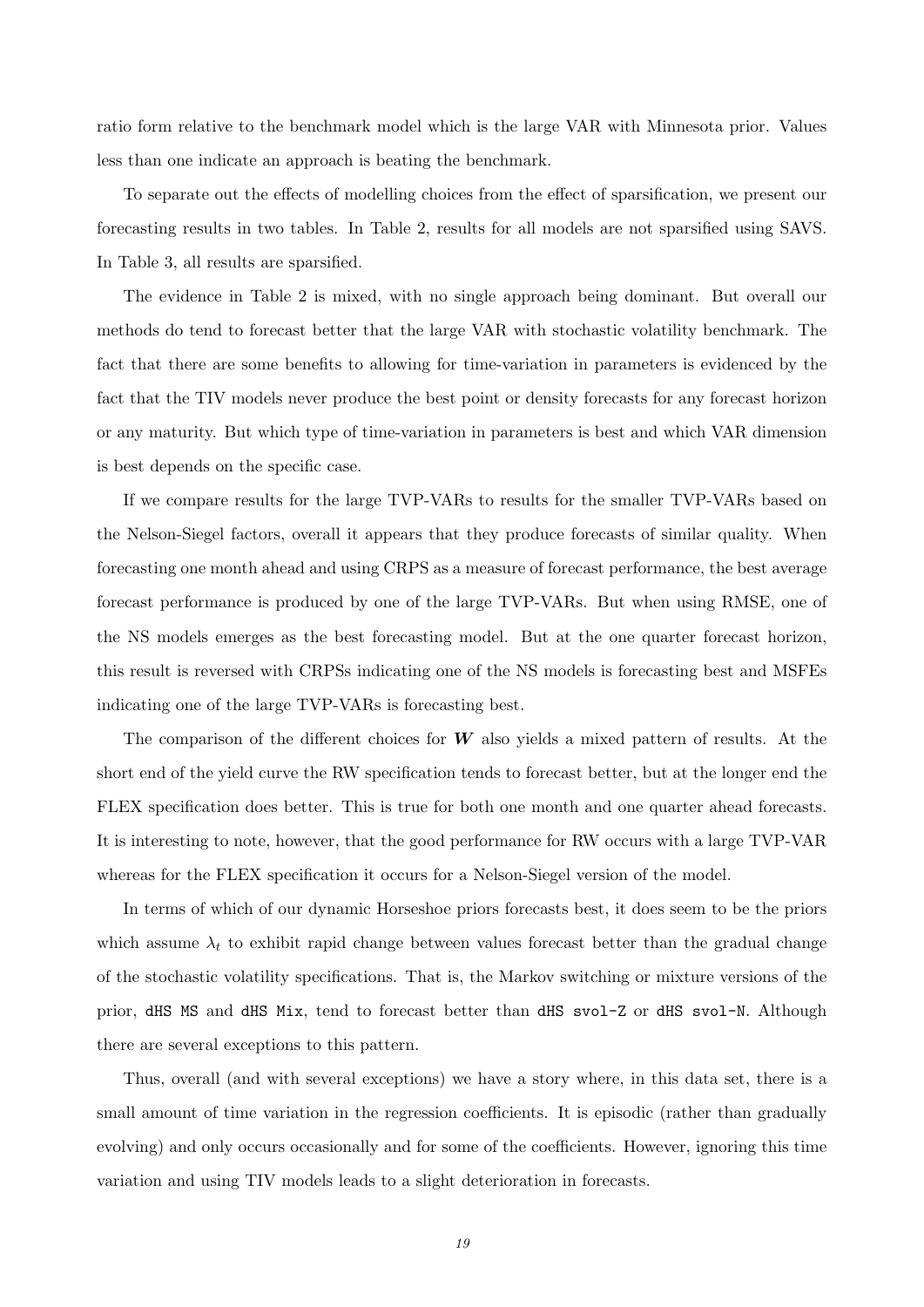In terms of computation, our scalable algorithm does seem to work well. If we compare results from the exact MCMC algorithm to our approximate (non-sparsified) algorithm, it can be seen that using the computationally-faster approximation is not leading to a deterioration in forecast performance. In fact, there are some cases where the approximate forecasts are better than their exact counterparts.

We now consider the issue of sparsification and turn to Table 3 where results for all models are sparsified. In [Huber](#page-23-15) *et al.* [\(2020a\)](#page-23-15), we found that sparsification led to improved forecast performance in large TVP-VARs which involve huge number of parameters. In such a case, we found the forecasts of global-local shrinkage priors such as the Horseshoe to be improved by sparsification. In essence, even very small amounts of estimation error in a huge number of parameters can add up and cause forecasts to be less precise. In small models such as the Nelson-Siegel model, this issue is of little importance and, hence, we focus on the large TVP-VARs.

Using the sparsified large VAR with Minnesota prior as a benchmark we find that moving to the sparsified version of our TVP-VAR models leads to substantial forecast improvements. This holds particularly true for the FLEX specification which, additionally, is now forecasting better than the RW specification (with some exceptions).

It is interesting to note that for one month forecasts, the dynamic Horseshoe prior which uses a stochastic volatility specification for  $\lambda_t$  (i.e. dHS svol-Z) is emerging as the best forecasting model on average if we use CRPS as a forecasting metric. This contrasts with our non-sparsified findings and indicates that dHS svol-Z might have been over-parameterized, leading to more estimation error in the parameters. By sparsifying, its forecast performance is improved.

Another interesting finding is the excellent forecast performance, particular at the one quarter horizon, of the large VAR with constant coefficients using a Horseshoe prior. When using CRPS it is emerging as the best forecasting method on average. Sparsification using SAVS is clearly working better with the Horseshoe prior than the Minnesota prior in the large VAR with constant coefficients. But the good performance of TIV VAR with Horseshoe prior at the one quarter horizon is only slightly better than that of dHS MS with the FLEX specification. And the latter approach is forecasting better at the one-month horizon.

# 7. SUMMARY AND CONCLUSIONS

VARs modelled with many macroeconomic and financial data sets exhibit parameter change and structural breaks. Typically, most parameter change is found in the error covariance matrix. But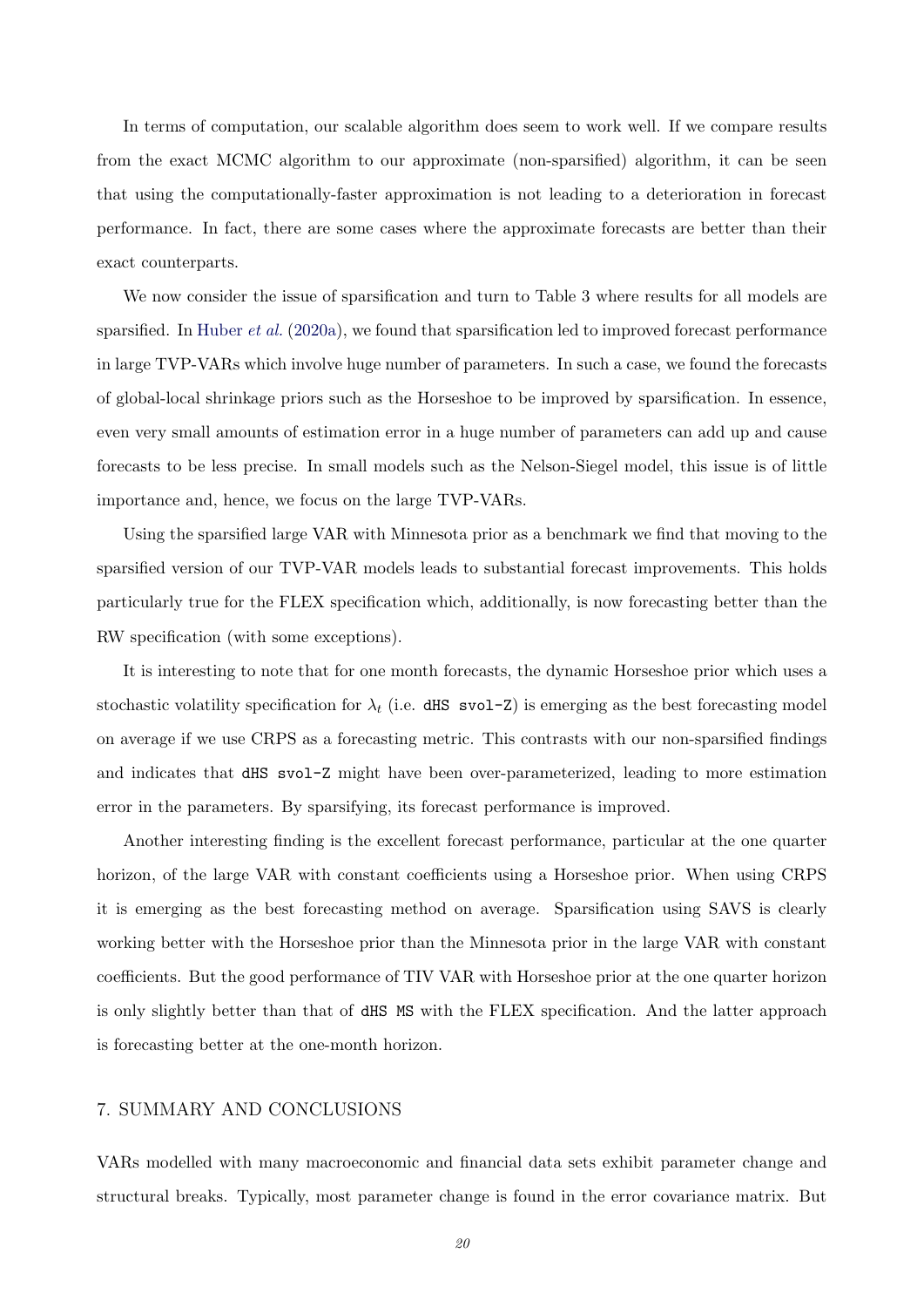Table 2: Non-sparsified forecasts: Forecast performance for point (RMSE ratios) and density forecasts (CRPS ratios) in parentheses relative to the benchmark. The red shaded rows denote the benchmark (and its RMSE and CRPS values) and grey shaded rows use our approximate (non-sparsified) MCMC algorithm.

| Specification        |           | 1-month-ahead |                 |        |        |        |        | 1-quarter-ahead |        |         |         |           |            |            |        |           |
|----------------------|-----------|---------------|-----------------|--------|--------|--------|--------|-----------------|--------|---------|---------|-----------|------------|------------|--------|-----------|
|                      | Avg.      | $_{1y}$       | $\overline{3y}$ | 5y     | 7y     | 10y    | 15y    | 30 <sub>y</sub> | Avg.   | $_{1y}$ | $_{3y}$ | 5y        | 7y         | 10y        | 15y    | 30y       |
| <b>TIV</b>           |           |               |                 |        |        |        |        |                 |        |         |         |           |            |            |        |           |
| L MI                 | $_{0.99}$ | 0.70          | 0.84            | 0.90   | 0.96   | 1.04   | 1.16   | 1.23            | 0.97   | 0.74    | 0.83    | 0.95      | 1.03       | 1.08       | 1.10   | 0.99      |
| L HS                 | (0.51)    | (0.34)        | (0.43)          | (0.50) | (0.54) | (0.57) | (0.60) | (0.60)          | (0.53) | (0.36)  | (0.45)  | (0.53)    | (0.58)     | (0.61)     | (0.62) | (0.56)    |
|                      | 0.93      | 0.98          | 0.96            | 0.97   | 0.98   | 0.96   | 0.90   | 0.82            | 0.95   | 0.92    | 0.94    | 0.94      | 0.94       | 0.94       | 0.96   | 1.00      |
| NS HS                | (0.96)    | (0.98)        | (0.97)          | (0.98) | (0.98) | (0.97) | (0.95) | (0.90)          | (0.95) | (0.95)  | (0.96)  | (0.96)    | (0.95)     | (0.95)     | (0.95) | (0.96)    |
|                      | 0.91      | 1.02          | 0.98            | 0.97   | 0.97   | 0.94   | 0.88   | 0.78            | 0.95   | 1.02    | 0.97    | 0.94      | 0.92       | 0.92       | 0.94   | 0.98      |
|                      | (0.96)    | (1.01)        | (1.01)          | (0.99) | (0.98) | (0.96) | (0.94) | (0.87)          | (0.95) | (1.03)  | (1.01)  | (0.96)    | (0.93)     | (0.92)     | (0.93) | (0.94)    |
| NS MIN               | 0.92      | 1.01          | 0.99            | 0.98   | 0.97   | 0.94   | 0.88   | 0.78            | 0.96   | 1.02    | 1.00    | 0.95      | 0.93       | 0.93       | 0.95   | 0.99      |
|                      | (0.97)    | (1.03)        | (1.03)          | (1.01) | (0.99) | (0.96) | (0.94) | (0.87)          | (0.97) | (1.05)  | (1.03)  | (0.97)    | (0.95)     | (0.94)     | (0.94) | (0.95)    |
|                      |           |               |                 |        |        |        |        |                 |        |         |         |           |            |            |        |           |
| L-TVP-RW<br>dHS Mix  | 0.98      | 1.00          | 0.97            | 1.01   | 1.04   | 1.03   | 0.96   | 0.92            | 1.06   | 0.94    | 0.96    | 0.99      | 1.01       | 1.04       | 1.09   | 1.25      |
| dHS Mix (approx.)    | (1.00)    | (0.99)        | (0.98)          | (0.99) | (1.01) | (1.01) | (1.00) | (0.98)          | (1.01) | (0.96)  | (0.97)  | (0.99)    | (1.00)     | (1.02)     | (1.03) | (1.07)    |
|                      | 0.93      | 0.99          | 0.98            | 0.99   | 0.99   | 0.95   | 0.90   | 0.83            | 0.94   | 0.91    | 0.94    | 0.93      | 0.91       | 0.91       | 0.94   | 1.00      |
|                      | (0.97)    | (0.97)        | (0.98)          | (0.98) | (0.98) | (0.97) | (0.97) | (0.94)          | (0.96) | (0.95)  | (0.94)  | (0.93)    | (0.93)     | (0.94)     | (0.97) | (1.09)    |
| dHS MS               | 0.97      | 0.97          | 0.97            | 1.00   | 1.02   | 1.01   | 0.96   | 0.87            | 0.97   | 0.93    | 0.95    | 0.94      | 0.93       | 0.95       | 0.99   | 1.08      |
|                      | (0.99)    | (0.98)        | (0.98)          | (1.00) | (1.01) | (1.01) | (1.00) | (0.95)          | (0.97) | (0.95)  | (0.97)  | (0.96)    | (0.96)     | (0.96)     | (0.98) | (1.01)    |
| dHS MS (approx.)     | 0.91      | 0.97          | 0.95            | 0.96   | 0.96   | 0.94   | 0.88   | 0.82            | 0.94   | 0.95    | 0.93    | 0.92      | 0.92       | 0.93       | 0.94   | 0.99      |
|                      | (0.95)    | (0.98)        | (0.96)          | (0.96) | (0.97) | (0.96) | (0.95) | (0.92)          | (0.96) | (0.95)  | (0.95)  | (0.95)    | (0.95)     | (0.95)     | (0.96) | (0.99)    |
| dHS svol-N           | 0.92      | 0.99          | 0.98            | 0.98   | 0.98   | 0.94   | 0.88   | 0.81            | 0.95   | 0.92    | 0.94    | 0.94      | 0.93       | 0.94       | 0.95   | 1.01      |
| dHS svol-N (approx.) | (0.96)    | (0.98)        | (0.99)          | (0.99) | (0.98) | (0.97) | (0.95) | (0.89)          | (0.97) | (0.95)  | (0.96)  | (0.96)    | (0.95)     | (0.96)     | (0.97) | (1.04)    |
|                      | 0.93      | 0.98          | $0.97\,$        | 0.99   | 0.99   | 0.96   | 0.90   | 0.82            | 0.95   | 0.94    | 0.94    | 0.94      | $\rm 0.93$ | $\rm 0.94$ | 0.95   | 1.00      |
| dHS svol-Z           | (1.01)    | (0.98)        | (0.98)          | (0.99) | (0.99) | (1.03) | (1.06) | (1.02)          | (1.10) | (1.16)  | (1.13)  | (1.10)    | (1.08)     | (1.07)     | (1.07) | (1.11)    |
|                      | 0.94      | 0.98          | 0.96            | 0.98   | 0.99   | 0.97   | 0.92   | 0.83            | 0.95   | 0.93    | 0.94    | $_{0.93}$ | 0.93       | 0.94       | 0.96   | 1.01      |
|                      | (0.99)    | (0.97)        | (0.97)          | (0.99) | (0.99) | (0.99) | (0.97) | (1.02)          | (1.09) | (1.15)  | (1.12)  | (1.09)    | (1.07)     | (1.06)     | (1.07) | (1.10)    |
|                      | 0.93      | 0.98          | 0.97            | 0.99   | 0.99   | 0.97   | 0.90   | 0.83            | 0.96   | 0.93    | 0.96    | 0.94      | 0.93       | 0.94       | 0.96   | 1.02      |
| dHS svol-Z (approx.) | (0.97)    | (0.98)        | (0.98)          | (0.99) | (0.99) | (0.98) | (0.96) | (0.92)          | (1.03) | (0.95)  | (0.97)  | (0.97)    | (0.96)     | (1.08)     | (1.08) | (1.13)    |
| sHS                  | 0.96      | 1.00          | 0.96            | 0.99   | 1.02   | 1.01   | 0.95   | $_{0.88}$       | 1.00   | 0.97    | 0.96    | $_{0.96}$ | 0.96       | 0.99       | 1.02   | 1.07      |
|                      | (1.04)    | (0.99)        | (0.97)          | (0.99) | (1.02) | (1.02) | (1.13) | (1.09)          | (1.13) | (1.18)  | (1.14)  | (1.12)    | (1.11)     | (1.12)     | (1.12) | (1.16)    |
| sHS (approx.)        | 0.93      | 0.99          | 0.94            | 0.97   | 0.98   | 0.96   | 0.91   | 0.82            | 0.94   | 0.93    | 0.93    | 0.93      | 0.92       | 0.92       | 0.94   | 0.99      |
|                      | (0.97)    | (0.98)        | (0.97)          | (0.98) | (0.98) | (0.98) | (0.97) | (0.92)          | (1.02) | (0.96)  | (0.96)  | (0.96)    | (0.95)     | (1.07)     | (1.08) | (1.12)    |
|                      |           |               |                 |        |        |        |        |                 |        |         |         |           |            |            |        |           |
| <b>NS-TVP-RW</b>     |           |               |                 |        |        |        |        |                 |        |         |         |           |            |            |        |           |
| dHS Mix              | 1.11      | 1.14          | 1.21            | 1.19   | 1.18   | 1.15   | 1.08   | 0.98            | 1.02   | 1.02    | 1.07    | 1.03      | 1.00       | 0.99       | 1.01   | 1.05      |
|                      | (1.12)    | (1.10)        | (1.16)          | (1.14) | (1.13) | (1.13) | (1.12) | (1.06)          | (1.08) | (1.13)  | (1.17)  | (1.10)    | (1.05)     | (1.03)     | (1.03) | (1.08)    |
| dHS Mix (approx.)    | 1.10      | 1.27          | 1.06            | 1.11   | 1.14   | 1.13   | 1.08   | 1.00            | 1.37   | 1.93    | 1.47    | 1.34      | 1.27       | 1.24       | 1.24   | 1.33      |
|                      | (1.04)    | (1.09)        | (1.05)          | (1.06) | (1.05) | (1.04) | (1.04) | (0.98)          | (1.12) | (1.35)  | (1.21)  | (1.12)    | (1.08)     | (1.06)     | (1.07) | (1.10)    |
| dHS MS               | 1.06      | 1.11          | 1.11            | 1.14   | 1.13   | 1.11   | 1.03   | 0.92            | 0.98   | 0.96    | 1.00    | 0.97      | 0.96       | 0.96       | 0.98   | 1.04      |
| dHS MS (approx.)     | (1.07)    | (1.09)        | (1.12)          | (1.10) | (1.09) | (1.08) | (1.07) | (1.00)          | (1.05) | (1.09)  | (1.12)  | (1.06)    | (1.02)     | (1.01)     | (1.02) | (1.06)    |
|                      | 0.98      | 1.01          | 1.06            | 1.08   | 1.07   | 1.02   | 0.94   | 0.81            | 0.94   | 0.95    | 0.98    | 0.94      | 0.92       | 0.92       | 0.94   | 0.98      |
| dHS svol-N           | (0.99)    | (1.02)        | (1.05)          | (1.03) | (1.01) | (0.99) | (0.97) | (0.88)          | (0.96) | (1.01)  | (1.02)  | (0.97)    | (0.94)     | (0.94)     | (0.94) | (0.95)    |
|                      | 1.07      | 1.14          | 1.15            | 1.14   | 1.14   | 1.11   | 1.04   | 0.92            | 0.98   | 0.98    | 1.02    | 0.99      | 0.97       | 0.96       | 0.97   | 1.02      |
| dHS svol-N (approx.) | (1.07)    | (1.09)        | (1.11)          | (1.09) | (1.09) | (1.08) | (1.07) | (0.99)          | (1.02) | (1.08)  | (1.10)  | (1.03)    | (1.00)     | (0.98)     | (0.99) | (1.02)    |
|                      | 0.92      | 0.99          | 0.98            | 0.99   | 0.99   | 0.96   | 0.89   | 0.78            | 0.97   | 1.23    | 0.96    | 0.94      | 0.92       | 0.93       | 0.95   | 0.98      |
|                      | (0.97)    | (1.00)        | (1.02)          | (1.00) | (0.99) | (0.97) | (0.95) | (0.87)          | (0.96) | (1.08)  | (1.01)  | (0.96)    | (0.94)     | (0.93)     | (0.94) | (0.94)    |
| dHS svol-Z           | 1.11      | 1.19          | 1.21            | 1.19   | 1.18   | 1.14   | 1.07   | 0.96            | 1.00   | 0.97    | 1.04    | 1.00      | 0.98       | 0.98       | 0.99   | 1.03      |
|                      | (1.10)    | (1.11)        | (1.14)          | (1.12) | (1.11) | (1.11) | (1.10) | (1.03)          | (1.04) | (1.10)  | (1.13)  | (1.06)    | (1.02)     | (1.00)     | (1.01) | (1.05)    |
| dHS svol-Z (approx.) | 0.92      | 1.03          | 1.00            | 0.99   | 0.98   | 0.94   | 0.88   | 0.78            | 1.00   | 1.53    | 0.98    | 0.94      | 0.92       | 0.92       | 0.94   | 0.97      |
|                      | (0.97)    | (1.02)        | (1.02)          | (1.00) | (0.99) | (0.96) | (0.94) | (0.87)          | (0.96) | (1.15)  | (1.01)  | (0.96)    | (0.93)     | (0.92)     | (0.93) | (0.93)    |
| sHS                  | 1.09      | 1.09          | 1.15            | 1.15   | 1.15   | 1.13   | 1.08   | 0.96            | 1.28   | 1.54    | 1.15    | 1.17      | 1.22       | 1.28       | 1.28   | 1.36      |
|                      | (1.13)    | (1.10)        | (1.16)          | (1.15) | (1.14) | (1.14) | (1.14) | (1.07)          | (1.21) | (1.32)  | (1.27)  | (1.21)    | (1.17)     | (1.16)     | (1.18) | (1.24)    |
| sHS (approx.)        | 0.91      | 1.00          | 0.97            | 0.98   | 0.97   | 0.94   | 0.88   | 0.78            | 0.98   | 1.04    | 1.09    | 1.05      | 0.97       | 0.93       | 0.92   | 0.96      |
|                      | (0.96)    | (1.01)        | (1.02)          | (1.00) | (0.98) | (0.96) | (0.94) | (0.86)          | (0.97) | (1.05)  | (1.05)  | (1.00)    | (0.96)     | (0.93)     | (0.93) | (0.93)    |
| L-TVP-FLEX           |           |               |                 |        |        |        |        |                 |        |         |         |           |            |            |        |           |
| dHS Mix              | 1.05      | 0.99          | 0.96            | 1.01   | 1.07   | 1.09   | 1.07   | 1.05            | 1.11   | 0.96    | 0.93    | 0.95      | 1.01       | 1.11       | 1.22   | 1.36      |
|                      | (1.04)    | (0.98)        | (0.98)          | (1.02) | (1.05) | (1.07) | (1.08) | (1.06)          | (1.10) | (0.98)  | (0.99)  | (1.03)    | (1.07)     | (1.13)     | (1.18) | (1.25)    |
| dHS Mix (approx.)    | 0.91      | 0.98          | 0.96            | 0.97   | 0.97   | 0.94   | 0.89   | 0.78            | 0.99   | 0.97    | 0.99    | 0.98      | 0.96       | 0.95       | 0.97   | 1.11      |
| dHS MS               | (1.01)    | (0.98)        | (0.97)          | (0.98) | (0.98) | (0.98) | (0.99) | (1.18)          | (1.52) | (1.06)  | (1.20)  | (1.26)    | (1.27)     | (1.37)     | (1.60) | (2.68)    |
|                      | 1.13      | 1.00          | 1.03            | 1.12   | 1.17   | 1.17   | 1.17   | 1.14            | 2.11   | 0.95    | 1.66    | 2.06      | 2.10       | 2.22       | 2.30   | 2.49      |
| dHS MS (approx.)     | (1.18)    | (1.04)        | (1.10)          | (1.16) | (1.20) | (1.21) | (1.22) | (1.26)          | (2.58) | (1.45)  | (2.02)  | (2.37)    | (2.53)     | (2.71)     | (2.90) | (3.50)    |
|                      | 0.93      | 0.98          | 0.97            | 0.99   | 0.99   | 0.95   | 0.89   | 0.82            | 0.96   | 0.94    | 0.96    | 0.95      | 0.94       | 0.95       | 0.97   | 1.01      |
| dHS svol-N           | (1.01)    | (0.98)        | (0.98)          | (0.99) | (0.99) | (0.97) | (0.96) | (1.15)          | (1.26) | (1.39)  | (1.31)  | (1.25)    | (1.22)     | (1.21)     | (1.21) | (1.29)    |
|                      | 0.92      | 0.98          | 0.95            | 0.96   | 0.97   | 0.95   | 0.89   | 0.85            | 0.96   | 0.93    | 0.93    | 0.93      | 0.93       | 0.94       | 0.98   | 1.03      |
|                      | (0.96)    | (0.98)        | (0.97)          | (0.97) | (0.98) | (0.97) | (0.95) | (0.91)          | (0.96) | (0.95)  | (0.95)  | (0.95)    | (0.95)     | (0.95)     | (0.96) | (0.97)    |
| dHS svol-N (approx.) | 0.92      | 0.98          | 0.95            | 0.97   | 0.97   | 0.95   | 0.91   | 0.83            | 0.94   | 0.91    | 0.92    | 0.92      | 0.92       | 0.93       | 0.95   | 0.99      |
|                      | (1.00)    | (0.98)        | (0.97)          | (0.97) | (0.97) | (0.97) | (0.96) | (1.15)          | (1.23) | (1.36)  | (1.28)  | (1.23)    | (1.20)     | (1.19)     | (1.19) | (1.22)    |
| dHS svol-Z           | 0.95      | 0.98          | 0.96            | 0.98   | 1.00   | 0.98   | 0.92   | 0.88            | 0.98   | 0.91    | 0.93    | 0.94      | 0.94       | 0.97       | 1.01   | 1.09      |
|                      | (0.98)    | (0.98)        | (0.98)          | (0.99) | (1.00) | (1.00) | (0.99) | (0.95)          | (0.98) | (0.95)  | (0.96)  | (0.97)    | (0.96)     | (0.98)     | (1.01) | (1.03)    |
| dHS svol-Z (approx.) | 0.93      | 0.97          | 0.96            | 0.98   | 0.98   | 0.96   | 0.92   | 0.83            | 0.95   | 0.97    | 0.96    | 0.95      | 0.93       | 0.93       | 0.95   | 0.99      |
| sHS                  | (0.96)    | (0.98)        | (0.97)          | (0.98) | (0.98) | (0.97) | (0.96) | (0.91)          | (0.95) | (0.96)  | (0.96)  | (0.96)    | (0.95)     | (0.95)     | (0.95) | (0.95)    |
|                      | 0.92      | 0.98          | 0.96            | 0.97   | 0.97   | 0.94   | 0.89   | 0.82            | 0.95   | 0.93    | 0.95    | 0.94      | 0.93       | 0.93       | 0.95   | 0.99      |
| sHS (approx.)        | (0.95)    | (0.98)        | (0.97)          | (0.98) | (0.97) | (0.96) | (0.95) | (0.89)          | (0.95) | (0.95)  | (0.96)  | (0.95)    | (0.95)     | (0.94)     | (0.95) | (0.94)    |
|                      | 0.93      | $_{0.96}$     | 0.95            | 0.97   | 0.98   | 0.96   | 0.91   | 0.83            | 0.94   | 0.93    | 0.94    | 0.93      | 0.92       | 0.92       | 0.94   | $_{0.97}$ |
|                      | (0.96)    | (0.96)        | (0.97)          | (0.98) | (0.98) | (0.97) | (0.95) | (0.92)          | (0.95) | (0.94)  | (0.96)  | (0.96)    | (0.95)     | (0.95)     | (0.94) | (0.95)    |
| NS-TVP-FLEX          |           |               |                 |        |        |        |        |                 |        |         |         |           |            |            |        |           |
| dHS Mix              | 1.19      | 1.25          | 1.38            | 1.36   | 1.28   | 1.20   | 1.10   | 0.99            | 1.90   | 2.10    | 2.49    | 1.89      | 1.64       | 1.59       | 1.70   | 2.15      |
| dHS Mix (approx.)    | (1.33)    | (1.32)        | (1.43)          | (1.40) | (1.35) | (1.31) | (1.29) | (1.27)          | (2.13) | (2.24)  | (2.55)  | (2.23)    | (2.01)     | (1.92)     | (1.94) | (2.15)    |
|                      | 0.90      | 1.02          | 0.98            | 0.98   | 0.97   | 0.93   | 0.85   | 0.75            | 1.22   | 1.51    | 1.42    | 1.11      | 1.26       | 1.19       | 1.12   | 1.06      |
| dHS MS               | (0.95)    | (1.01)        | (1.03)          | (1.00) | (0.98) | (0.95) | (0.92) | (0.85)          | (1.06) | (1.18)  | (1.16)  | (1.09)    | (1.06)     | (1.03)     | (1.01) | (0.97)    |
|                      | 1.00      | 0.93          | 1.13            | 1.13   | 1.10   | 1.04   | 0.95   | 0.83            | 1.03   | 1.04    | 1.28    | 1.10      | 1.00       | 0.96       | 0.95   | 0.99      |
|                      | (1.01)    | (0.99)        | (1.06)          | (1.05) | (1.04) | (1.01) | (0.99) | (0.91)          | (1.00) | (1.05)  | (1.09)  | (1.02)    | (0.98)     | (0.97)     | (0.97) | (0.98)    |
| dHS MS (approx.)     | 1.06      | 1.20          | 1.20            | 1.18   | 1.16   | 1.09   | 0.98   | 0.85            | 0.96   | 0.99    | 1.07    | 0.97      | 0.92       | 0.92       | 0.93   | 0.97      |
|                      | (1.01)    | (1.05)        | (1.07)          | (1.06) | (1.04) | (1.02) | (0.98) | (0.90)          | (0.98) | (1.07)  | (1.06)  | (0.99)    | (0.96)     | (0.95)     | (0.96) | (0.96)    |
| dHS svol-N           | 1.11      | 1.26          | 1.09            | 1.11   | 1.14   | 1.14   | 1.08   | 1.02            | 1.37   | 1.23    | 1.63    | 1.44      | 1.33       | 1.30       | 1.32   | 1.37      |
|                      | (1.11)    | (1.18)        | (1.14)          | (1.13) | (1.13) | (1.11) | (1.10) | (1.05)          | (1.33) | (1.36)  | (1.51)  | (1.38)    | (1.30)     | (1.26)     | (1.26) | (1.29)    |
| dHS svol-N (approx.) | 0.92      | 1.01          | 0.98            | 0.99   | 0.98   | 0.95   | 0.88   | 0.78            | 0.94   | 0.97    | 0.97    | 0.93      | 0.91       | 0.91       | 0.93   | 0.97      |
|                      | (0.97)    | (1.01)        | (1.02)          | (1.01) | (0.99) | (0.97) | (0.95) | (0.87)          | (0.95) | (1.01)  | (1.00)  | (0.95)    | (0.92)     | (0.92)     | (0.93) | (0.94)    |
| dHS svol-Z           | 1.07      | 1.20          | 1.18            | 1.17   | 1.14   | 1.09   | 1.01   | 0.92            | 1.61   | 1.50    | 2.00    | 1.70      | 1.52       | 1.46       | 1.49   | 1.68      |
| dHS svol-Z (approx.) | (1.23)    | (1.23)        | (1.29)          | (1.28) | (1.26) | (1.22) | (1.20) | (1.16)          | (1.73) | (1.70)  | (2.04)  | (1.83)    | (1.68)     | (1.61)     | (1.62) | (1.75)    |
|                      | 0.93      | 1.09          | 1.07            | 1.03   | 1.00   | 0.94   | 0.86   | 0.75            | 0.94   | 1.00    | 0.95    | 0.92      | 0.91       | 0.91       | 0.94   | 0.98      |
| $_{\rm sHS}$         | (0.97)    | (1.03)        | (1.04)          | (1.01) | (0.99) | (0.97) | (0.94) | (0.86)          | (0.95) | (1.02)  | (1.00)  | (0.95)    | (0.92)     | (0.92)     | (0.93) | (0.93)    |
|                      | 0.93      | 1.11          | 0.97            | 0.98   | 0.99   | 0.96   | 0.90   | 0.80            | 1.00   | 1.07    | 1.11    | 1.01      | 0.95       | 0.94       | 0.96   | 1.01      |
|                      | (0.98)    | (1.03)        | (1.02)          | (1.01) | (1.00) | (0.98) | (0.97) | (0.89)          | (1.00) | (1.06)  | (1.09)  | (1.02)    | (0.97)     | (0.96)     | (0.97) | (0.97)    |
| sHS (approx.)        | 0.91      | 1.01          | 0.99            | 0.98   | 0.98   | 0.94   | 0.87   | 0.77            | 0.95   | 1.04    | 0.98    | 0.94      | 0.92       | 0.92       | 0.94   | 0.97      |
|                      | (0.96)    | (1.02)        | (1.03)          | (1.00) | (0.98) | (0.96) | (0.94) | (0.86)          | (0.95) | (1.03)  | (1.01)  | (0.96)    | (0.93)     | (0.92)     | (0.93) | (0.93)    |
|                      |           |               |                 |        |        |        |        |                 |        |         |         |           |            |            |        |           |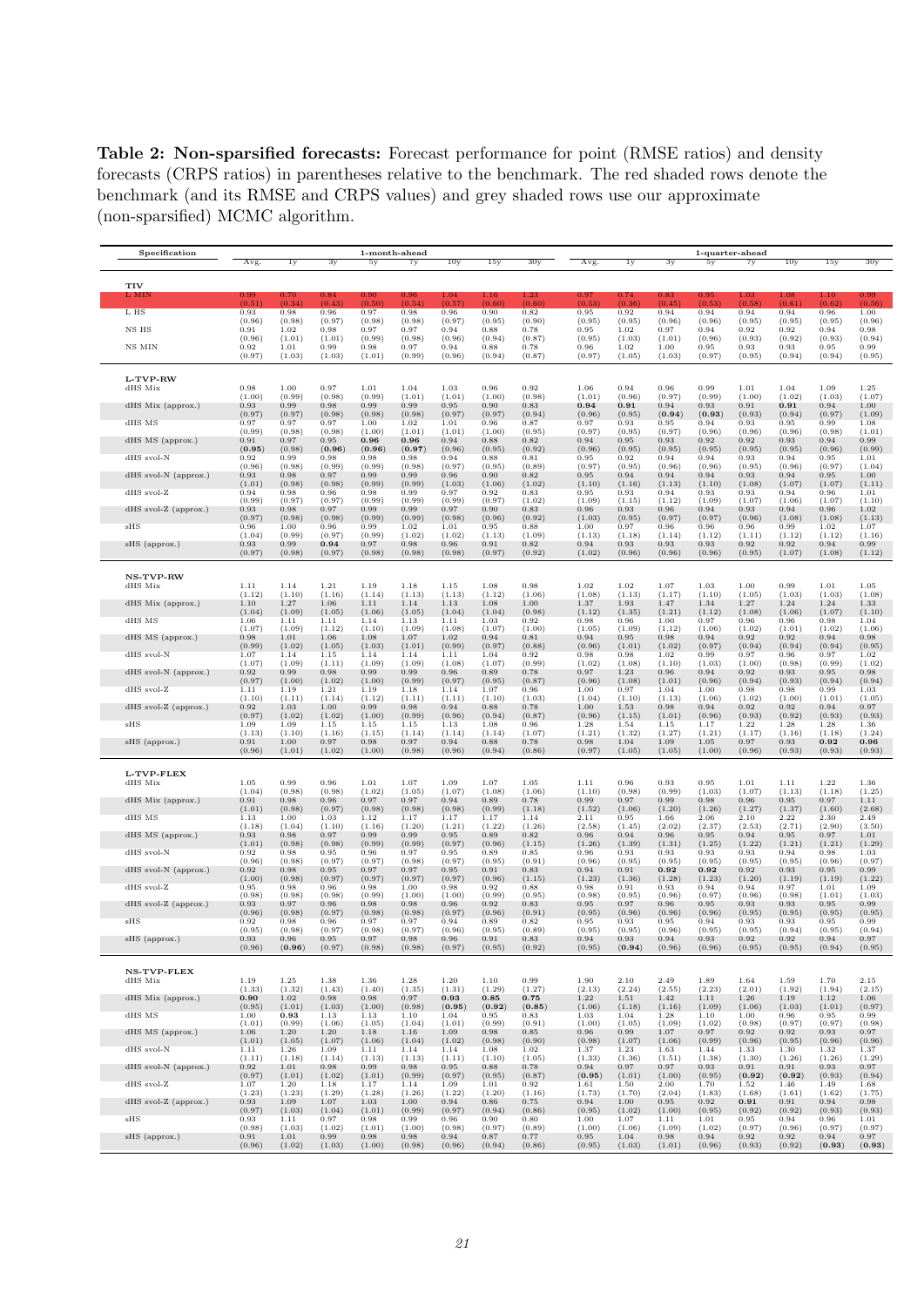Table 3: Sparsified forecasts: Forecast performance for point (RMSE ratios) and density forecasts (CRPS ratios) in parentheses relative to the sparsified benchmark. The red shaded rows denote the benchmark (and the related RMSE and CRPS values).

| Specification           | 1-month-ahead |        |        |        |        |                 |        |        | 1-quarter-ahead |        |        |        |        |                 |        |        |
|-------------------------|---------------|--------|--------|--------|--------|-----------------|--------|--------|-----------------|--------|--------|--------|--------|-----------------|--------|--------|
|                         | Avg.          | 1v     | 3y     | 5v     | 7v     | 10 <sub>V</sub> | 15v    | 30y    | Avg.            | 1v     | 3v     | 5v     | 7y     | 10 <sub>V</sub> | 15v    | 30y    |
| <b>TIV</b>              |               |        |        |        |        |                 |        |        |                 |        |        |        |        |                 |        |        |
| L MIN                   | 1.58          | 0.68   | 0.81   | 0.96   | 1.19   | 1.63            | 2.33   | 2.41   | 3.42            | 0.76   | 1.22   | 2.48   | 3.39   | 4.36            | 4.94   | 4.36   |
|                         | (0.78)        | (0.33) | (0.45) | (0.59) | (0.73) | (0.92)          | (1.21) | (1.24) | (3.99)          | (0.78) | (1.74) | (3.20) | (4.46) | (5.57)          | (6.29) | (5.89) |
| L HS                    | 0.63          | 0.99   | 0.97   | 0.91   | 0.80   | 0.64            | 0.50   | 0.56   | 0.28            | 0.93   | 0.64   | 0.36   | 0.29   | 0.24            | 0.23   | 0.25   |
|                         | (0.71)        | (1.00) | (0.93) | (0.83) | (0.75) | (0.66)          | (0.58) | (0.65) | (0.17)          | (0.45) | (0.27) | (0.18) | (0.14) | (0.13)          | (0.15) | (0.19) |
| L-TVP-RW                |               |        |        |        |        |                 |        |        |                 |        |        |        |        |                 |        |        |
| dHS Mix (approx.)       | 2.89          | 0.97   | 0.97   | 1.00   | 3.21   | 3.47            | 2.73   | 3.09   | 1.79            | 0.88   | 2.34   | 1.93   | 2.04   | 1.70            | 1.61   | 1.85   |
|                         | (3.35)        | (0.98) | (0.93) | (0.89) | (2.91) | (4.13)          | (3.94) | (5.14) | (1.58)          | (6.09) | (3.21) | (1.78) | (1.43) | (1.24)          | (1.16) | (1.29) |
| dHS MS (approx.)        | 3.08          | 0.99   | 0.99   | 0.97   | 4.02   | 3.93            | 2.74   | 3.15   | 1.79            | 0.91   | 2.00   | 1.89   | 2.10   | 1.75            | 1.53   | 1.89   |
|                         | (3.62)        | (1.00) | (0.93) | (0.87) | (3.90) | (4.75)          | (4.01) | (5.21) | (1.56)          | (5.83) | (3.08) | (1.73) | (1.48) | (1.24)          | (1.11) | (1.30) |
| $d$ HS svol-N (approx.) | 0.96          | 0.98   | 0.97   | 0.93   | 0.89   | 0.86            | 0.85   | 1.11   | 0.75            | 0.94   | 0.68   | 0.38   | 0.68   | 0.66            | 0.73   | 0.94   |
|                         | (0.98)        | (1.00) | (0.94) | (0.84) | (0.83) | (0.90)          | (0.93) | (1.26) | (0.42)          | (0.50) | (0.34) | (0.25) | (0.32) | (0.37)          | (0.45) | (0.64) |
| $d$ HS svol-Z (approx.) | 1.11          | 0.97   | 0.97   | 0.93   | 0.86   | 0.85            | 0.91   | 1.43   | 0.77            | 0.94   | 0.68   | 0.39   | 0.55   | 0.64            | 0.77   | 1.04   |
|                         | (1.03)        | (0.99) | (0.94) | (0.84) | (0.82) | (0.86)          | (0.90) | (1.56) | (0.44)          | (0.50) | (0.35) | (0.24) | (0.30) | (0.39)          | (0.46) | (0.68) |
| sHS (approx.)           | 1.55          | 0.98   | 1.00   | 1.18   | 1.94   | 1.81            | 1.29   | 1.66   | 1.04            | 0.94   | 1.35   | 0.90   | 0.89   | 0.92            | 0.98   | 1.32   |
|                         | (1.41)        | (0.99) | (0.96) | (0.98) | (1.47) | (1.55)          | (1.28) | (1.89) | (0.64)          | (0.95) | (0.73) | (0.45) | (0.47) | (0.57)          | (0.62) | (0.91) |
| L-TVP-FLEX              |               |        |        |        |        |                 |        |        |                 |        |        |        |        |                 |        |        |
| dHS Mix (approx.)       | 0.64          | 0.98   | 0.98   | 0.93   | 0.81   | 0.66            | 0.52   | 0.53   | 0.31            | 0.93   | 0.68   | 0.38   | 0.30   | 0.26            | 0.26   | 0.33   |
|                         | (0.77)        | (0.99) | (0.93) | (0.84) | (0.76) | (0.68)          | (0.63) | (0.84) | (0.28)          | (0.47) | (0.33) | (0.22) | (0.19) | (0.21)          | (0.26) | (0.44) |
| dHS MS (approx.)        | 0.62          | 0.98   | 0.98   | 0.92   | 0.79   | 0.63            | 0.48   | 0.51   | 0.29            | 0.90   | 0.65   | 0.37   | 0.29   | 0.25            | 0.25   | 0.25   |
|                         | (0.73)        | (1.00) | (0.93) | (0.83) | (0.75) | (0.65)          | (0.57) | (0.76) | (0.20)          | (0.55) | (0.33) | (0.21) | (0.17) | (0.16)          | (0.17) | (0.22) |
| $d$ HS svol-N (approx.) | 0.64          | 0.99   | 0.97   | 0.93   | 0.81   | 0.65            | 0.50   | 0.55   | 0.28            | 0.92   | 0.64   | 0.36   | 0.28   | 0.24            | 0.23   | 0.26   |
|                         | (0.74)        | (0.99) | (0.93) | (0.84) | (0.75) | (0.66)          | (0.58) | (0.79) | (0.19)          | (0.55) | (0.32) | (0.20) | (0.16) | (0.15)          | (0.16) | (0.22) |
| $d$ HS svol-Z (approx.) | 0.63          | 1.00   | 0.95   | 0.90   | 0.79   | 0.63            | 0.48   | 0.55   | 0.30            | 0.91   | 0.67   | 0.38   | 0.30   | 0.26            | 0.26   | 0.25   |
|                         | (0.70)        | (0.99) | (0.92) | (0.82) | (0.73) | (0.65)          | (0.57) | (0.65) | (0.18)          | (0.45) | (0.29) | (0.19) | (0.15) | (0.14)          | (0.15) | (0.19) |
| sHS (approx.)           | 0.62          | 0.97   | 0.96   | 0.90   | 0.79   | 0.63            | 0.48   | 0.55   | 0.28            | 0.88   | 0.66   | 0.37   | 0.29   | 0.24            | 0.23   | 0.25   |
|                         | (0.71)        | (0.99) | (0.92) | (0.82) | (0.74) | (0.65)          | (0.57) | (0.66) | (0.18)          | (0.45) | (0.28) | (0.18) | (0.15) | (0.14)          | (0.15) | (0.19) |

there can be small amounts of time-variation in VAR coefficients where only some coefficients change and even they only change at points in time. The problem is how to uncover TVPs of this sort. Simply working with a model where all VAR coefficients change can lead to over-fitting and poor forecast performance. In light of this situation, one contribution of this paper lies in our development of several dynamic Horseshoe priors which are designed for picking up the kind of parameter change that often occurs in practice. In an application involving eurozone yield data our methods find small amounts of time variation in parameters. In a forecasting exercise we find that appropropriately modeling this time variation leads to forecast improvements.

The second contribution of this paper lies in computation. The approximate MCMC algorithm developed in this paper is scalable in a manner that exact MCMC algorithms are not. Thus, we have developed an algorithm which can be used in the huge dimensional models that are increasingly being used by economists. Finally, we have developed an MCMC algorithm for common stochastic volatility specifications which is particularly well-suited for large  $k$  applications such as the one considered in this paper.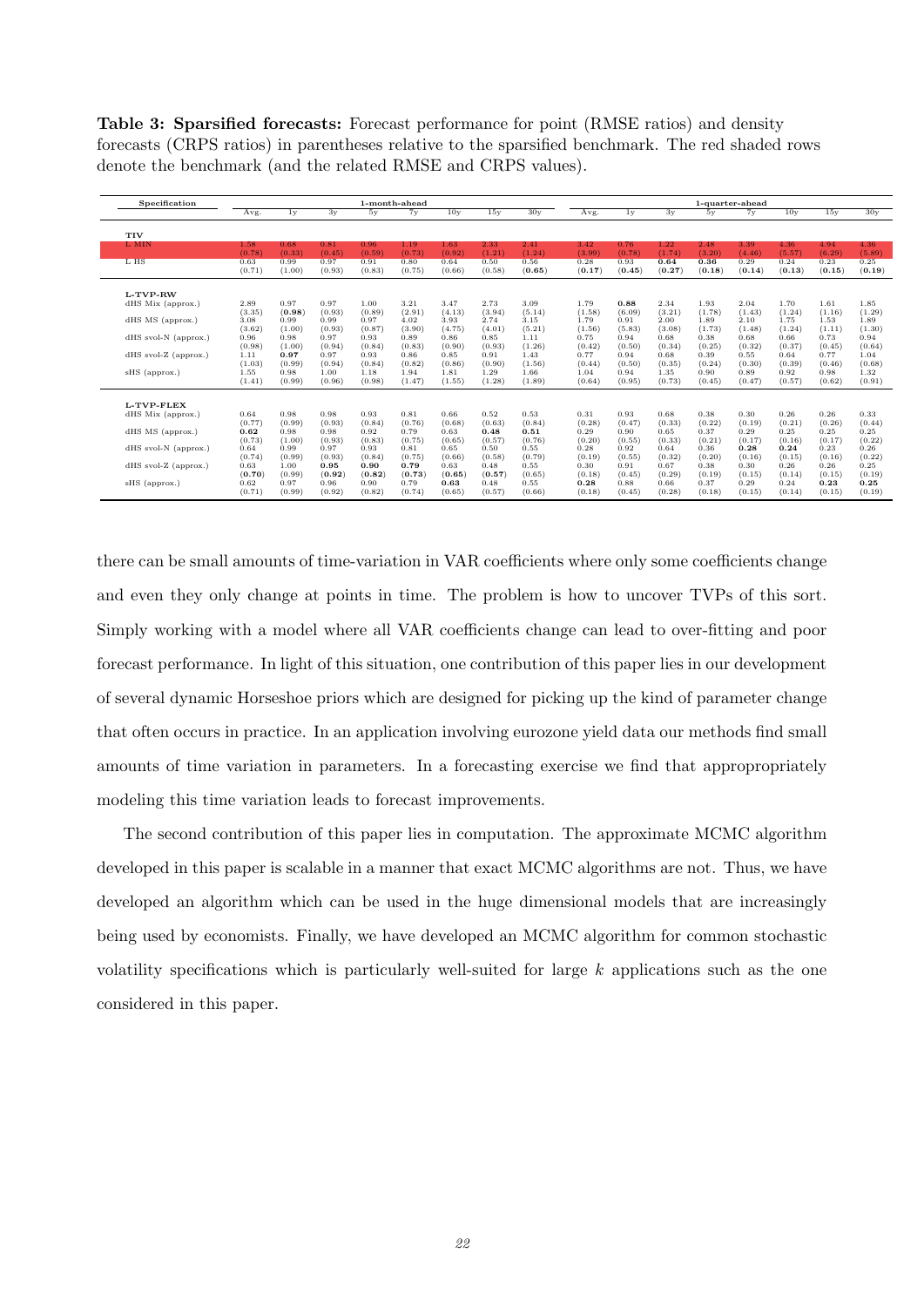#### REFERENCES

- <span id="page-23-5"></span>BELMONTE M, KOOP G, AND KOROBILIS D (2014), "Hierarchical shrinkage in time-varying coefficient models," *Journal of Forecasting* **33**(1), 80–94.
- <span id="page-23-12"></span>BHATTACHARYA A, CHAKRABORTY A, AND MALLICK BK (2016), "Fast sampling with Gaussian scale mixture priors in high-dimensional regression," *Biometrika* asw042.<br>BHATTACHARYA A, PATI D, PILLAI NS, AND DUNSON DB (2015), "Dirichlet–Laplace priors for optimal
- <span id="page-23-4"></span>shrinkage," Journal of the American Statistical Association 110(512), 1479–1490.
- <span id="page-23-10"></span>BITTO-NEMLING A, CADONNA A, FRÜHWIRTH-SCHNATTER S, AND KNAUS P (2019), "Shrinkage in the Time-Varying Parameter Model Framework Using the R Package shrinkTVP," arXiv preprint arXiv:1907.07065 .
- <span id="page-23-19"></span>Carriero A, Clark TE, and Marcellino M (2019), "Large Bayesian vector autoregressions with stochastic volatility and non-conjugate priors," Journal of Econometrics  $212(1)$ , 137–154.
- <span id="page-23-3"></span>CARVALHO CM, POLSON NG, AND SCOTT JG (2010), "The horseshoe estimator for sparse signals," Biometrika  $97(2)$ , 465–480.
- <span id="page-23-23"></span>Chan JC, and Jeliazkov I (2009), "Efficient simulation and integrated likelihood estimation in state space models," International Journal of Mathematical Modelling and Numerical Optimisation 1(1-2), 101-120.
- <span id="page-23-16"></span>CLARK T (2011), "Real-time density forecasts from BVARs with stochastic volatility," Journal of Business and Economic Statistics 29, 327–341.
- <span id="page-23-26"></span>DIEBOLD FX, RUDEBUSCH GD, AND ARUOBA SB (2006), "The macroeconomy and the yield curve: a dynamic latent factor approach," Journal of econometrics **131**(1-2), 309–338.<br>EISENSTAT E, CHAN JC, AND STRACHAN RW (2016), "Stochastic model specification search for time-varying
- <span id="page-23-7"></span>parameter VARs," Econometric Reviews  $3\dot{5}(8-10)$ , 1638-1665.
- <span id="page-23-2"></span>GRIFFIN J, AND BROWN P (2010), "Inference with normal-gamma prior distributions in regression problems," Bayesian Analysis  $5(1)$ , 171–188.
- <span id="page-23-21"></span>Hahn PR, and Carvalho CM (2015), "Decoupling Shrinkage and Selection in Bayesian Linear Models: A Posterior Summary Perspective," Journal of the American Statistical Association 110(509), 435–448.
- <span id="page-23-8"></span>HAUZENBERGER N, HUBER F, KOOP G, AND ONORANTE L (2019), "Fast and Flexible Bayesian Inference in Time-varying Parameter Regression Models," arXiv preprint arXiv:1910.10779 .
- <span id="page-23-15"></span>Huber F, Koop G, and Onorante L (2020a), "Inducing sparsity and shrinkage in time-varying parameter models," Journal of Business & Economic Statistics (forthcoming), 1–48.
- <span id="page-23-18"></span>HUBER F, KOOP G, AND PFARRHOFER M (2020b), "Bayesian Inference in High-Dimensional Time-varying Parameter Models using Integrated Rotated Gaussian Approximations,"  $arXiv$  preprint  $arXiv:2002.10274$ .
- <span id="page-23-0"></span>Ishwaran H, and Rao JS (2005), "Spike and slab variable selection: frequentist and Bayesian strategies," The Annals of Statistics 33(2), 730–773.
- <span id="page-23-22"></span>JACQUIER E, POLSON N, AND ROSSI P (1995), "Models and Priors for Multivariate Stochastic Volatility Models," Technical report, Technical Report, University of Chicago, Graduate School of Business.
- <span id="page-23-20"></span>JOHNDROW J, ORENSTEIN P, AND BHATTACHARYA A (2020), "Scalable Approximate MCMC Algorithms for the Horseshoe Prior," Journal of Machine Learning Research  $21(73)$ , 1–61.
- <span id="page-23-13"></span>JOHNDROW JE, ORENSTEIN P, AND BHATTACHARYA A (2017), "Bayes shrinkage at GWAS scale: Convergence and approximation theory of a scalable MCMC algorithm for the horseshoe prior," arXiv preprint arXiv:1705.00841 .
- <span id="page-23-6"></span>KALLI M, AND GRIFFIN J (2014), "Time-varying sparsity in dynamic regression models," Journal of Econometrics  $178(2)$ ,  $779 - 793$ .
- <span id="page-23-27"></span>KASTNER G, AND FRÜHWIRTH-SCHNATTER S (2014), "Ancillarity-sufficiency interweaving strategy (ASIS) for boosting MCMC estimation of stochastic volatility models," Computational Statistics & Data Analysis 76, 408–423.
- <span id="page-23-30"></span><span id="page-23-29"></span>Kim CJ, and Nelson CR (1999a), "Has the US economy become more stable? A Bayesian approach based on a Markov-switching model of the business cycle," *Review of Economics and Statistics*  $\mathbf{81}(4)$ , 608–616. ——— (1999b), "State-space models with regime switching: classical and Gibbs-sampling approaches with applications,"  $MIT \overrightarrow{P}$ ress Books 1.
- <span id="page-23-11"></span>KIM S, SHEPHARD N, AND CHIB S (1998), "Stochastic volatility: likelihood inference and comparison with ARCH models," The Review of Economic Studies 65(3), 361–393.
- <span id="page-23-17"></span>Korobilis D (2019), "High-dimensional macroeconomic forecasting using message passing algorithms," Journal of Business and Economic Statistics (forthcoming), 1–30.
- <span id="page-23-9"></span>Kowal DR, Matteson DS, and Ruppert D (2019), "Dynamic shrinkage processes," Journal of the Royal Statistical Society: Series B (Statistical Methodology) .
- <span id="page-23-28"></span>MAKALIC E, AND SCHMIDT DF (2015), "A simple sampler for the horseshoe estimator," IEEE Signal Processing Letters  $23(1)$ , 179-182.
- <span id="page-23-24"></span>McCAUSLAND WJ, MILLER S, AND PELLETIER D (2011), "Simulation smoothing for state–space models: A computational efficiency analysis," Computational Statistics & Data Analysis  $55(1)$ , 199-212.
- <span id="page-23-25"></span><span id="page-23-1"></span>NELSON CR, AND SIEGEL AF (1987), "Parsimonious modeling of yield curves," Journal of Business 473–489. PARK T, AND CASELLA G  $(2008)$ , "The Bayesian Lasso," Journal of the American Statistical Association 103(482), 681–686.
- <span id="page-23-14"></span>RAY P, AND BHATTACHARYA A (2018), "Signal Adaptive Variable Selector for the Horseshoe Prior," arXiv preprint arXiv:1810.09004 .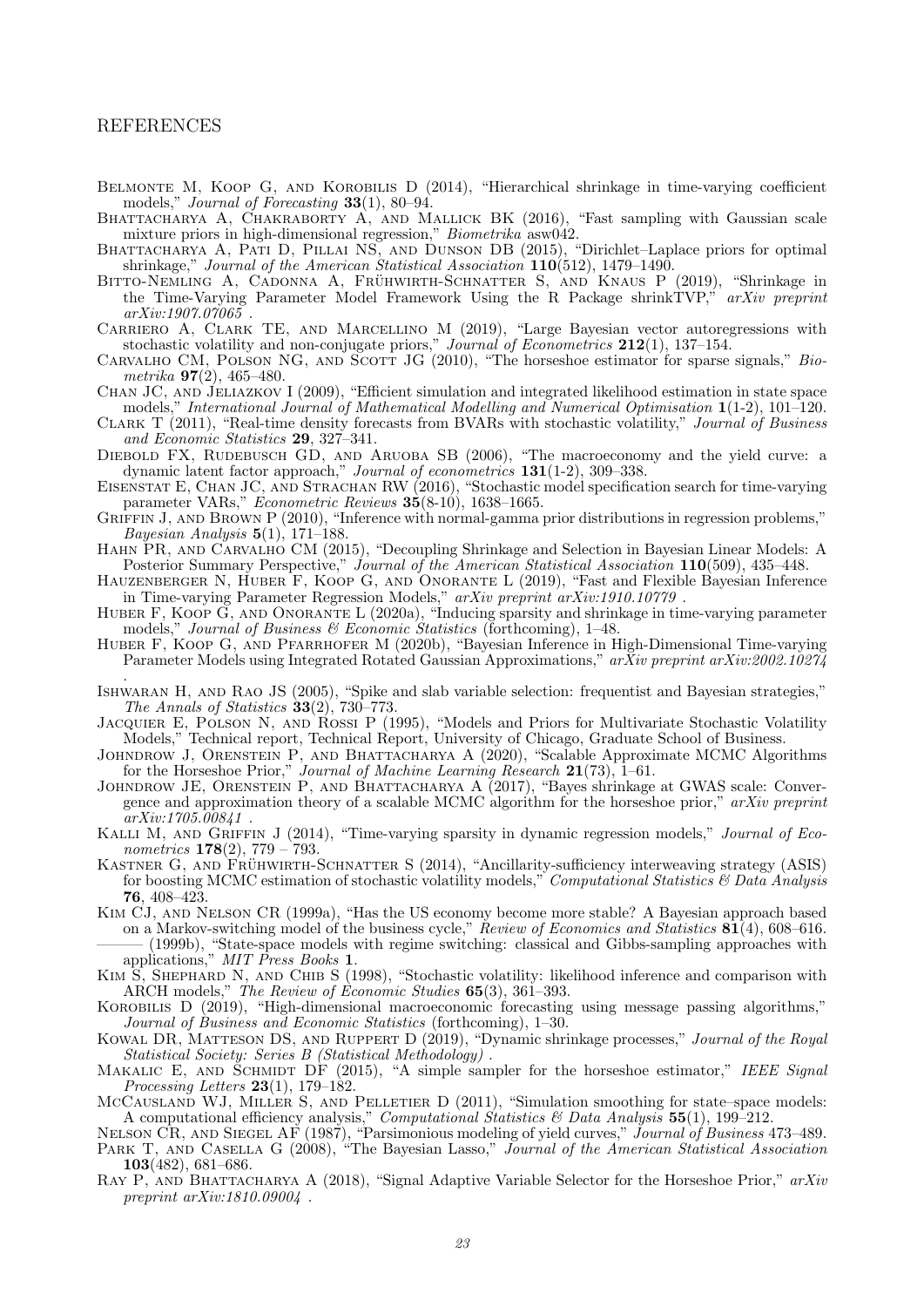#### A. DETAILS OF THE MCMC ALGORITHM

## A.1. Sampling the Log-Volatilities

We assume a stochastic volatility process of the following form for  $h_t = log(\sigma_t^2)$ :

$$
h_t = \mu_h + \rho_h (h_{t-1} - \mu_h) + \sigma_h v_t, \quad v_t \sim \mathcal{N}(0, 1), \quad h_0 \sim \mathcal{N}\left(\mu, \frac{\sigma_h^2}{1 - \rho_h^2}\right).
$$

Following Kastner and Frühwirth-Schnatter [\(2014\)](#page-23-27) we make the prior assumptions that  $\mu_h \sim \mathcal{N}(0, 10)$ ,  $\frac{\rho_h+1}{2} \sim \mathcal{B}(5, 1.5)$  and  $\sigma_h^2 \sim \mathcal{G}(1/2, 1/2)$  where  $\mathcal B$  and  $\mathcal G$  denote the Beta and Gamma distributions, respectively. We use the algorithm of Kastner and Frühwirth-Schnatter [\(2014\)](#page-23-27) to take draws of  $h_t$ .

## A.2. Sampling the Time-Invariant Regression Coefficients

Most of the conditional posterior distributions take a simple and well-known form. Here we briefly summarize these and provide some information on the relevant literature.

The time-invariant coefficients  $\alpha$  follow a K-dimensional multivariate Gaussian posterior given by

$$
\alpha | \bullet \sim \mathcal{N}(\overline{\alpha}, \overline{V}_{\alpha}),
$$
  

$$
\overline{V}_{\alpha} = \left(\tilde{X}'\tilde{X} + D_{\alpha}^{-1}\right)^{-1},
$$
  

$$
\overline{\alpha} = \overline{V}_{\alpha}\tilde{X}\hat{y},
$$

with  $\tilde{\mathbf{X}} = \mathbf{L}^{-1}\mathbf{X}$ ,  $\hat{\mathbf{y}} = \mathbf{L}^{-1}(\mathbf{y} - \mathbf{W}\boldsymbol{\beta})$  and  $\mathbf{D}_{\alpha} = \tau_{\alpha} \text{ diag}(\psi_1^2, \dots, \psi_K^2)$  denoting a  $K \times K$ -dimensional prior variance-covariance matrix with  $\psi_j$   $(j = 1, ..., K)$  and  $\sqrt{\tau}_\alpha$  following a half-Cauchy distribution, respectively.

#### A.3. Sampling the Horseshoe Prior on the Constant and the Time-varying Parameters

[Makalic and Schmidt](#page-23-28) [\(2015\)](#page-23-28) show that one can simulate from the posterior distribution of  $\psi_j$  using standard distributions only. This is achieved by introducing additional auxiliary quantities  $\rho_j$   $(j = 1, ..., K)$ . Using these, the posterior of  $\psi_j$  follows an inverted Gamma distribution:

$$
\psi_j^2 | \bullet \sim \mathcal{G}^{-1} \left( 1, \frac{1}{\varrho_j} + \frac{\alpha_j^2}{2\tau_\alpha} \right)
$$

where  $\alpha_j$  denotes the j<sup>th</sup> element of  $\alpha$ . The posterior of  $\varrho_j$  is also inverse Gamma distributed with  $\varrho_j|\bullet \sim$  $\mathcal{G}^{-1}(1, 1 + \psi_j^{-2}).$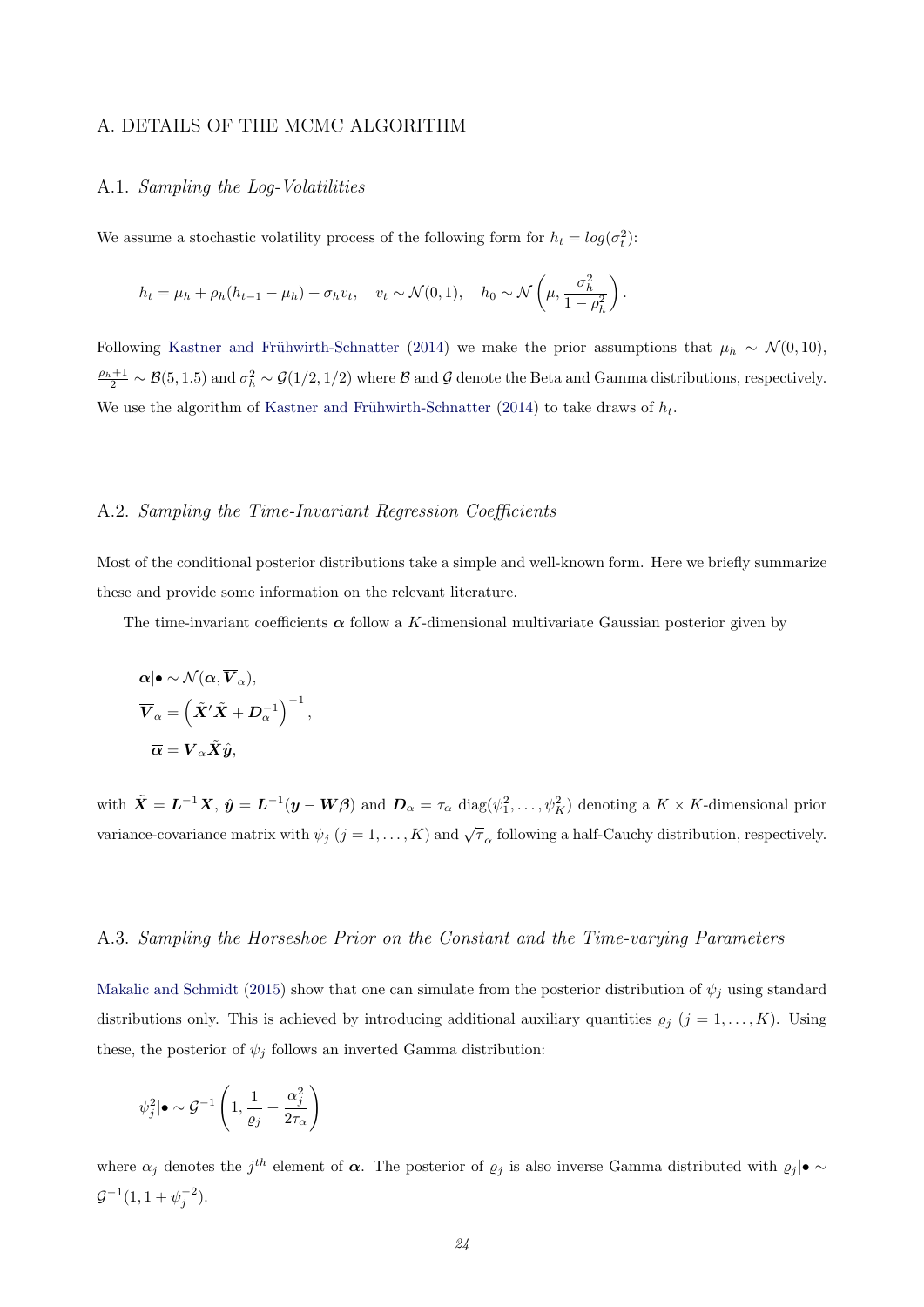For the global shrinkage parameter, we introduce yet another auxiliary quantity  $\varpi_{\alpha}$ . This enables us to derive a conditional posterior for  $\tau_{\alpha}$  which is also inverse Gamma distributed:

$$
\tau_{\alpha}|\bullet \sim \mathcal{G}^{-1}\left(\frac{K+1}{2}, \frac{1}{\varpi_{\alpha}} + \sum_{j=1}^{K} \frac{\alpha_{j}^{2}}{2\psi_{j}^{2}}\right)
$$

and the posterior of  $\varpi_{\alpha}$  being given by:

$$
\varpi_{\alpha}|\bullet \sim \mathcal{G}^{-1}(1, 1 + \tau_{\alpha}^{-1}).
$$

The local shrinkage parameters  $\phi_{jt}$  can be simulated conditionally on  $\tau$  and  $\{\lambda_t\}_{t=1}^T$  similarly to the  $\psi_j$ 's. Specificially, the posterior distribution of  $\phi_{jt}^2$  follows an inverse Gamma:

$$
\phi_{jt}^2 | \bullet \sim \mathcal{G}^{-1} \left( 1, \frac{1}{\vartheta_{jt}} + \frac{\beta_{jt}^2}{2\tau\lambda_t} \right)
$$

with  $\vartheta_{jt}$  denoting yet another scaling parameter that follows a inverse Gamma posterior distribution:  $\vartheta_{jt}|\bullet \sim$  $\mathcal{G}^{-1}(1, 1 + \phi_{jt}^{-2}).$ 

If we do not assume  $\lambda_t$  to evolve according to an AR(1) process, we sample the global shrinkage parameter τ similar to τα. The conditional posterior of τ also follows an inverse Gamma:

$$
\tau | \bullet \sim \mathcal{G}^{-1}\left(\frac{k+1}{2}, \frac{1}{\varpi} + \sum_{t=1}^{T} \sum_{j=1}^{K} \frac{\beta_{jt}^2}{2\lambda_t \phi_{jt}^2}\right)
$$

with the posterior of the auxiliary variable  $\varpi$  given by:

$$
\varpi|\bullet\sim \mathcal{G}^{-1}(1,1+\tau^{-1}).
$$

## A.4. Sampling the Dynamic Shrinkage Parameters

As stated in Sub-section [4.1,](#page-8-0) the full history of  $\lambda_t$  in the case that it follows a mixture or Markov switching specification can be easily obtained through standard techniques. More precisely, if  $d_t$  in [\(6\)](#page-10-0) follows a Markov switching model, we adopt the algorithm discussed in, e.g., [Kim and Nelson](#page-23-29) [\(1999b](#page-23-29)[;a\)](#page-23-30). The posterior of the transition probabilities is Beta distributed:

$$
p_{ii} | \bullet \sim \mathcal{B}(a_{i,MS} + T_{i0}, b_{i,MS} + T_{i1}),
$$

whereby  $T_{ij}$  denotes the number of times a transition from state i to j has been observed in the full history of  $d_t$ .